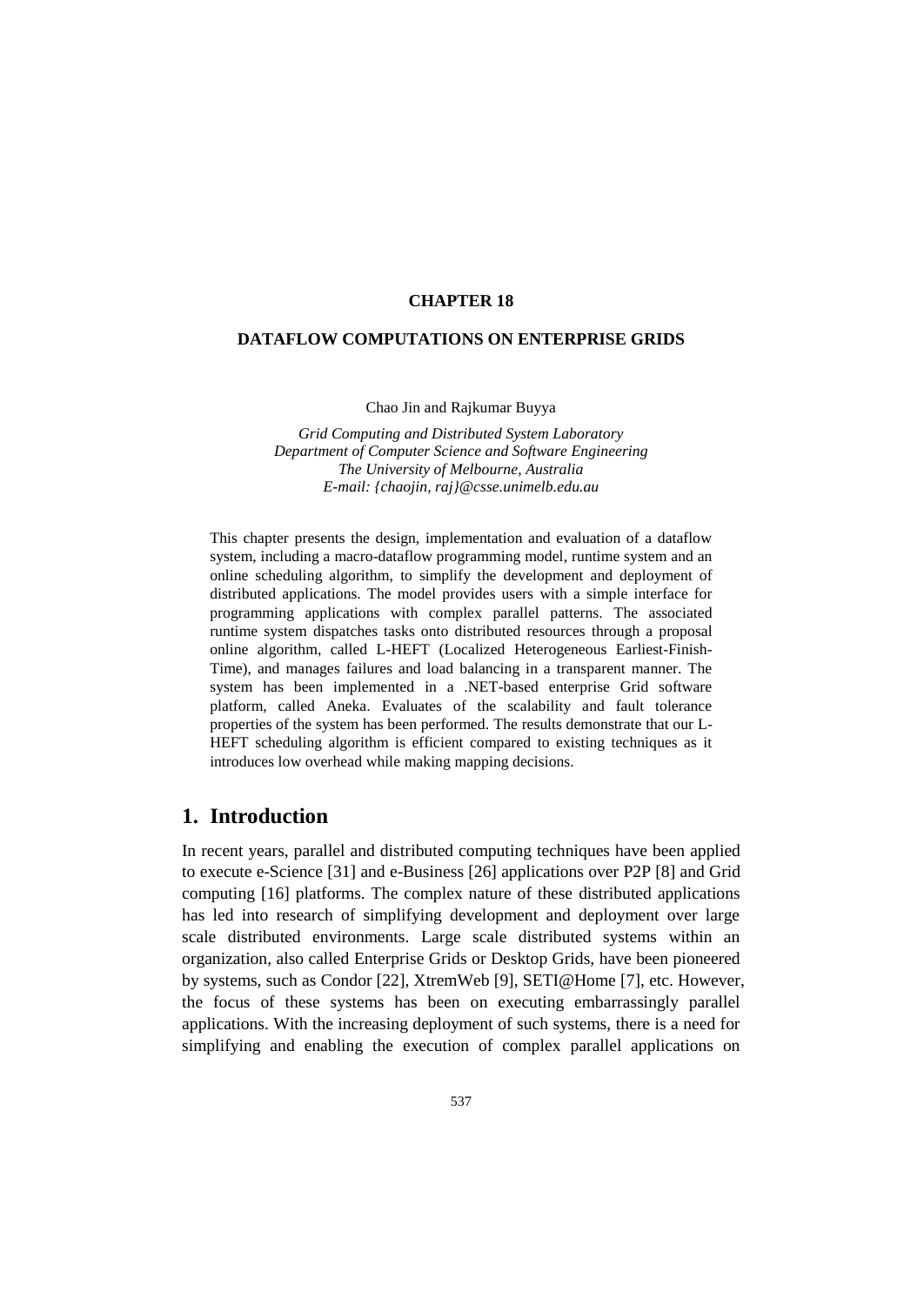enterprise Grids. In this context, the well-known dataflow programming model [\[34\]](#page-27-2) shows a significant promise. We have proposed a macro-dataflow programming model [\[4\]](#page-25-1) that (a) exploits the coarse-grained dataflow relationship in (enterprise Grid) computing processes and converts the dataflow graph into a DAG (Directed Acyclic Graph) for execution and (b) supports namespace for data generated during the dataflow execution.

In the rest of this section, we introduce the dataflow computation model, and then discuss the advantage to support dataflow computation in enterprise Grid environments and related scheduling of DAG tasks in Grid environments.

### **1.1** *Dataflow Model*

Dataflow computation model [\[33,](#page-27-3) [34\]](#page-27-2) is a powerful model of parallel computation, whose inherently parallel nature can be used to freely express parallelism and avoid the single point execution bottleneck common in traditional sequential computation model. In the dataflow model, computation can be represented as a directed graph, which consists of actors connected by directed arcs. An actor can be a single instruction or a sequence of instructions, while the data required by actors flows through arcs. An actor can be fired (executed) whenever all the data it requires are ready. In a dataflow execution, many actors may be ready to fire at the same time.

Fig.1 shows a simple example of dataflow graph for computing  $C = (B^* A) + (A/15)$ . In this figure, circles represent actors and arrows represent arcs and each actor consists of one instruction. The square represents a constant value. Different from the execution in a traditional sequential model, the multiplication and division actors can be fired at the same time in a dataflow model.



Fig. 1. A dataflow example.

When the concept of dataflow was first proposed in 1970s, it was mainly used in the domain of computer architecture for massive parallelism, as an alternative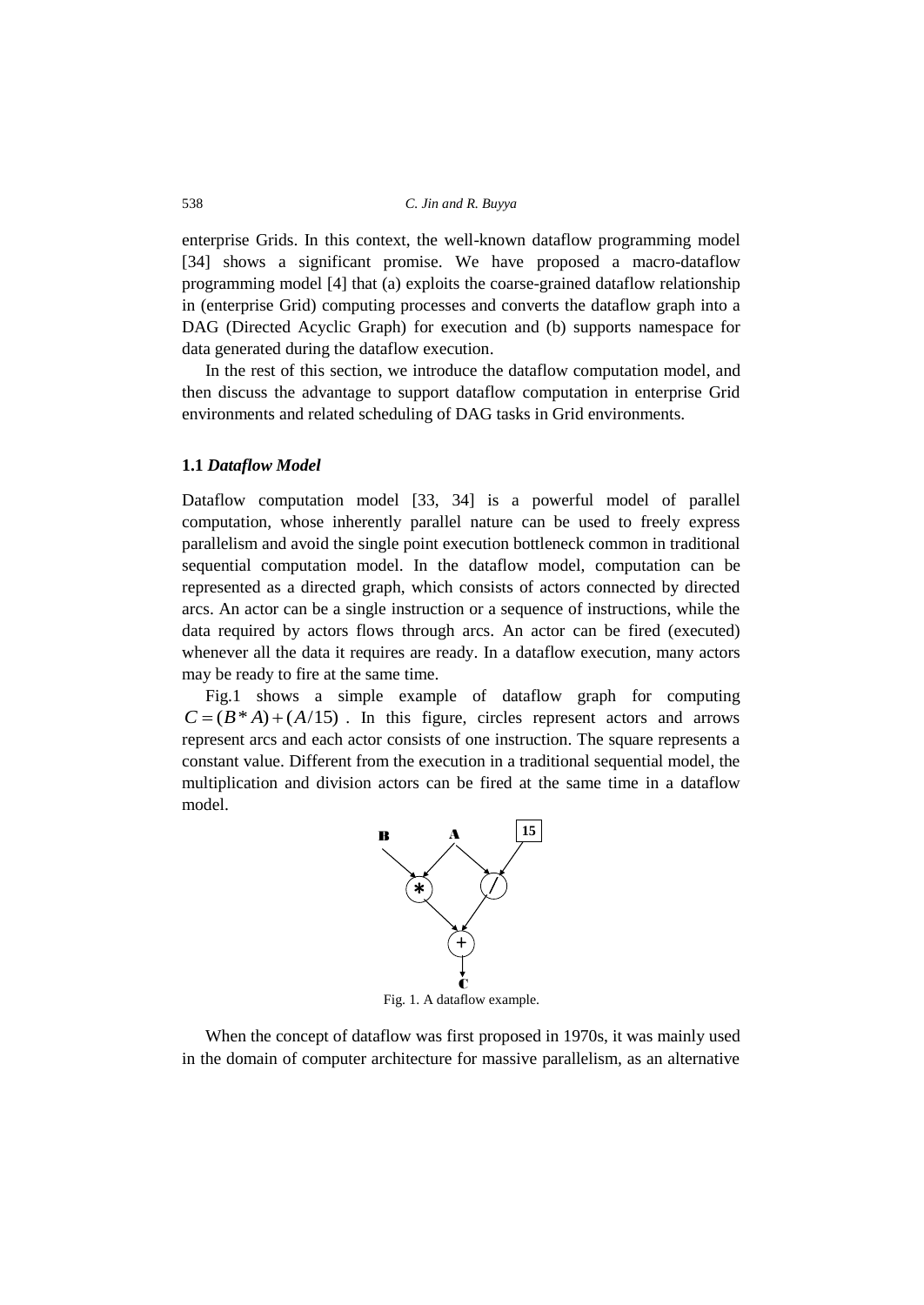of "von Neumann" architecture. Dennis dataflow graph [\[18\]](#page-26-4) uses a dataflow program graph to represent and exploit the parallelism in programs. In particular, operations are specified by actors, which are enabled for execution when all required data are produced by dependent actors. The dependency relationships between pairs of actors are defined with the arcs of graph, while conditional expressions and iterations are represented by decision and control actors respectively. Kahn process network [\[11\]](#page-26-5) replaces actors in Dennis graph with sequential processes, which can communicate by sending messages through unbounded FIFO channels.

However, the parallelism used in pure dataflow computation operates at a too fine grain level, which leads to "excessive consumption of resources" in the real system and introduces unnecessary cost for sequential applications compared with von Neumann model. To avoid the overhead from fine grained actors in pure dataflow model, in 1990s, the hybrid dataflow/von Neumann model was proposed to support more coarse grained actors [\[5\]](#page-25-2).

The hybrid dataflow model is motivated by the recognition that did not take dataflow and von Neumann techniques as two concepts which are mutually exclusive and irreconcilable. On the contrary, they can be taken as the two extremes of a continuum of possible computer architectures. From the perspective of parallelism granularity, pure dataflow model works on a fine grain level, while thread model over von Neumann architecture works on a comparatively coarse grain level. Sterling [\[32\]](#page-27-4) explored the performance of different levels of granularity in dataflow machines. His result indicates that both fine-grained (in pure dataflow model) and coarse-grained (in sequential execution) dataflow cannot offer better parallel performance than a mediumgrained approach. The hybrid model is flexible in combining the advantages of dataflow and control-flow, as well as in exposing parallelism at a desired level. Through the hybrid model, a region of actors within a dataflow graph can be grouped together as a coarse-grained thread to be executed sequentially, while the data-driven method of dataflow can be used to activate and synchronize the execution of threads. Example hybrid models include EARTH [\[12\]](#page-26-6), P-RISC [\[28\]](#page-27-5), and McGill dataflow architecture [\[10\]](#page-26-7).

The recent evolution of dataflow model is large-grained dataflow. Largegrained dataflow can begin with a fine-grained dataflow graph, which can be analyzed and partitioned into sub-graphs. The sub-graphs can be compiled into sequential von Neumann processes, which can run in a multithread environment according to dataflow scheduling principles. Normally these processes are called macroactors. Recently, these macroactors can be easily programmed in an imperative language, such as C or Java rather than derived from fine-grained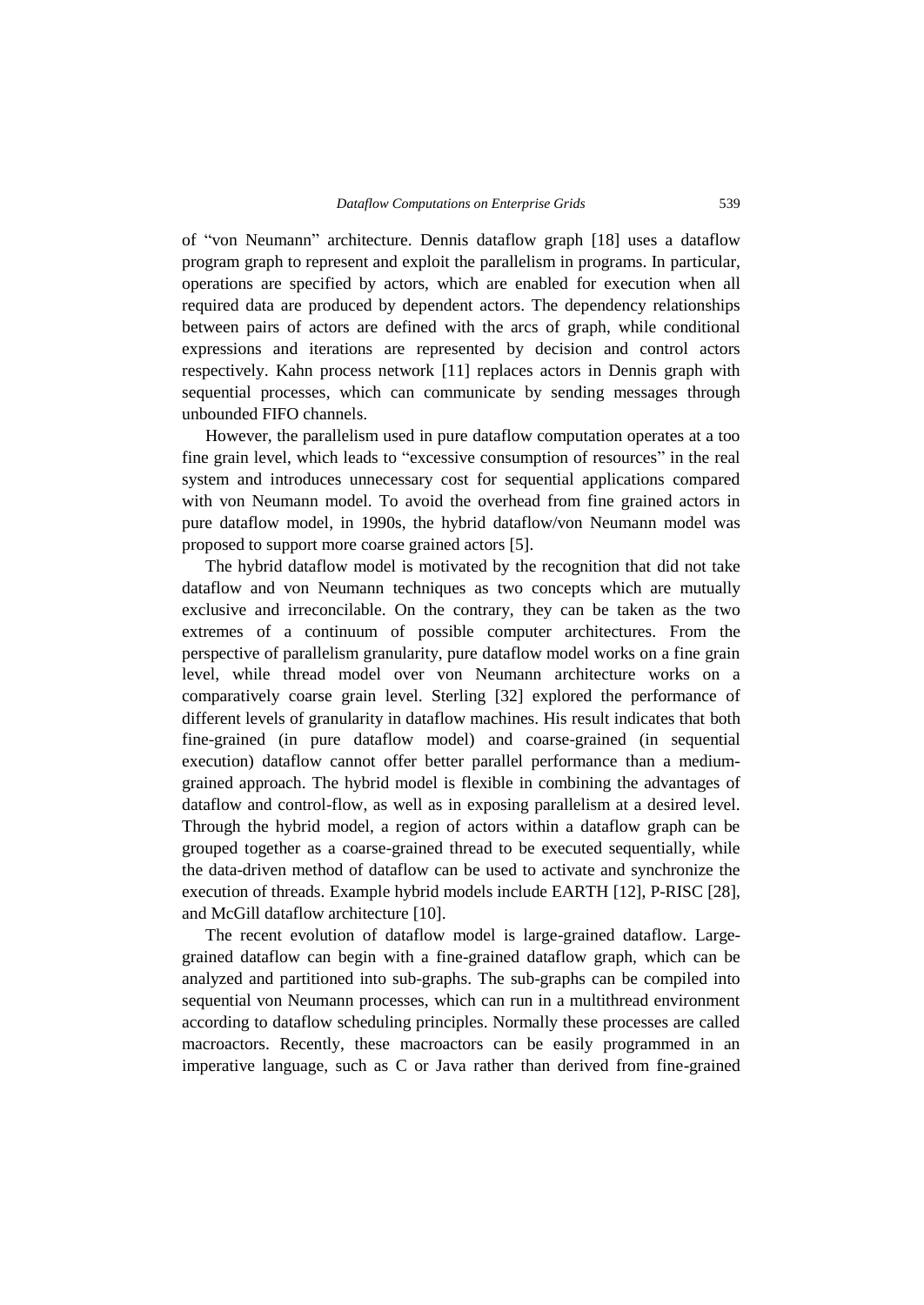dataflow graph. Component techniques can also be used to implement macroactors. A large number of computer architectures and computation models are inspired by dataflow models as discussed in [\[20,](#page-26-8) [34\]](#page-27-2).

The dataflow approach has had important influences on many areas of computer science and engineering research such as programming language, signal processing, architecture design, parallel compilation and distributed computing. Currently, dataflow as a programming model still has advantages on exposing a natural parallel interface and smoothly bridging parallel applications and underlying execution environments. Especially in an epoch when large scale parallel and distributed environments and multi-core CPUs are becoming popular, the natural parallel interface of dataflow model makes an important promise to meet the challenge of pervasive parallelism [\[21\]](#page-26-9).

#### **1.2** *Enterprise Grids*

Enterprise Grid computing systems are oriented towards enabling virtualization and harnessing of various types of distributed IT resources within an enterprise. They are specifically focused on provisioning resources dynamically to different projects depending on their priorities, which are often driven by business goals. They need to support various types of workloads and applications. That means, enterprise Grids need to provide a comprehensive environment for developing various types of applications based on different parallel programming models and abstractions. They also need to embrace emerging hardware and software architectural models such as multi-core processors and service-oriented architecture and build on standards based platforms such as Microsoft's .NET and J2EE.

It is important to borrow mature experiences from high-end supercomputing, but the current application programming models are difficult to use for expressing, debugging and testing parallel programs [\[13\]](#page-26-10) and especially not suitable for novice concurrent programmers. Parallel programs need to manage threads, locks, and explicit synchronization mechanisms. This puts limitation on exploration of modern software development approaches such as those based on components. To enable programmers to build parallel applications easily, we need high-level constructs and abstractions, which are easier to understand, express, and use than those offered by threads and locks.

The complex nature of these parallel/distributed applications has led to research into simplifying development and deployment over large scale distributed environments. Grid computing platforms such as Condor [\[6,](#page-25-3) [18\]](#page-26-11), Entropia [\[2\]](#page-25-4), Pegasus [\[7\]](#page-25-5), and ASKALON [\[30\]](#page-27-6), provide mechanisms for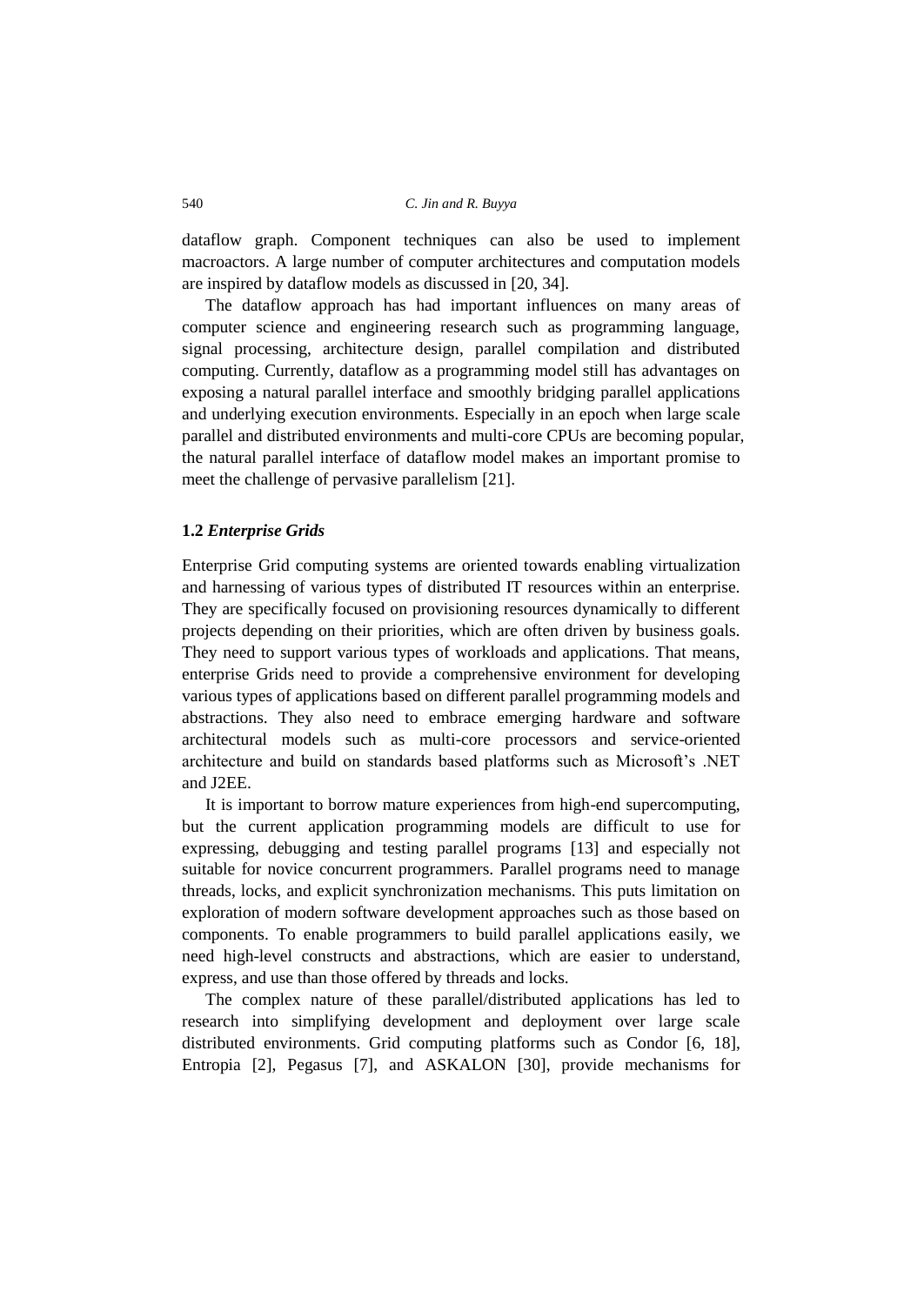workflow scheduling. Condor works at the granularity of a single job. Existing tools, such as DAGMan, can schedule jobs with data dependencies and address the parallelism between tasks. Condor does not focus on the programming difficulties associated with data communication between tasks, but emphasizes on the high level problem of matching available computing power with the requirements of jobs. For example, within each job, users mainly depend on message passing interface for programming, such as MPI. Therefore, users must take extra care with data sharing conflicts, deadlock avoidance, and fault tolerance. Pegasus [\[7\]](#page-25-5) works on a higher level than DAGMan, and deploys heuristic scheduling policy for scheduling the DAG graph of jobs rather than the *just-in-time* scheduling policy in DAGMan.

Grid Superscalar [\[27\]](#page-27-7) aims to simplify the development of Grid applications with a different method, wherein users can write sequential programs within small tasks and parallelism between tasks is discovered through analyzing the dependency of input and output files for tasks. However scheduling and fault tolerance are not the focus of Superscalar. Kepler [\[29\]](#page-27-8) is a scientific workflow system that allows composition of both data and control flows. It also provides a graph interface for programming.

We developed a Next Generation Desktop Grid software system, called Aneka, that serves as a flexible and extensible software farmework for realising multiple application models, security solutions, communication protocols and persistence without affecting an existing ecosystem. Aneka was conceived with the aim of providing a set of services that make grid construction and development of applications as easy as possible without sacrificing flexibility, scalability, reliability and extensibility.

This chapter presents realisation of a macro-dataflow model and its implementation using Aneka enterprise Grid software services. As a result, our macro-dataflow model works in .NET-based distributed network computing environment and support interface for composition of coarse-grained dataflow graphs, which can be converted into a DAG task graphs and scheduled for execution on distributed computing systems. Addition details on macro-dataflow programming model can be found in Section 2.

### **1.3** *Dynamic Scheduling of DAG tasks*

To efficiently execute the macro-dataflow computation in distributed environments, we need an efficient mapping algorithm that assigns tasks in the DAG graph of the dataflow to distributed resources. Furthermore, it should be robust enough to handle heterogeneity and frequent failures common in the target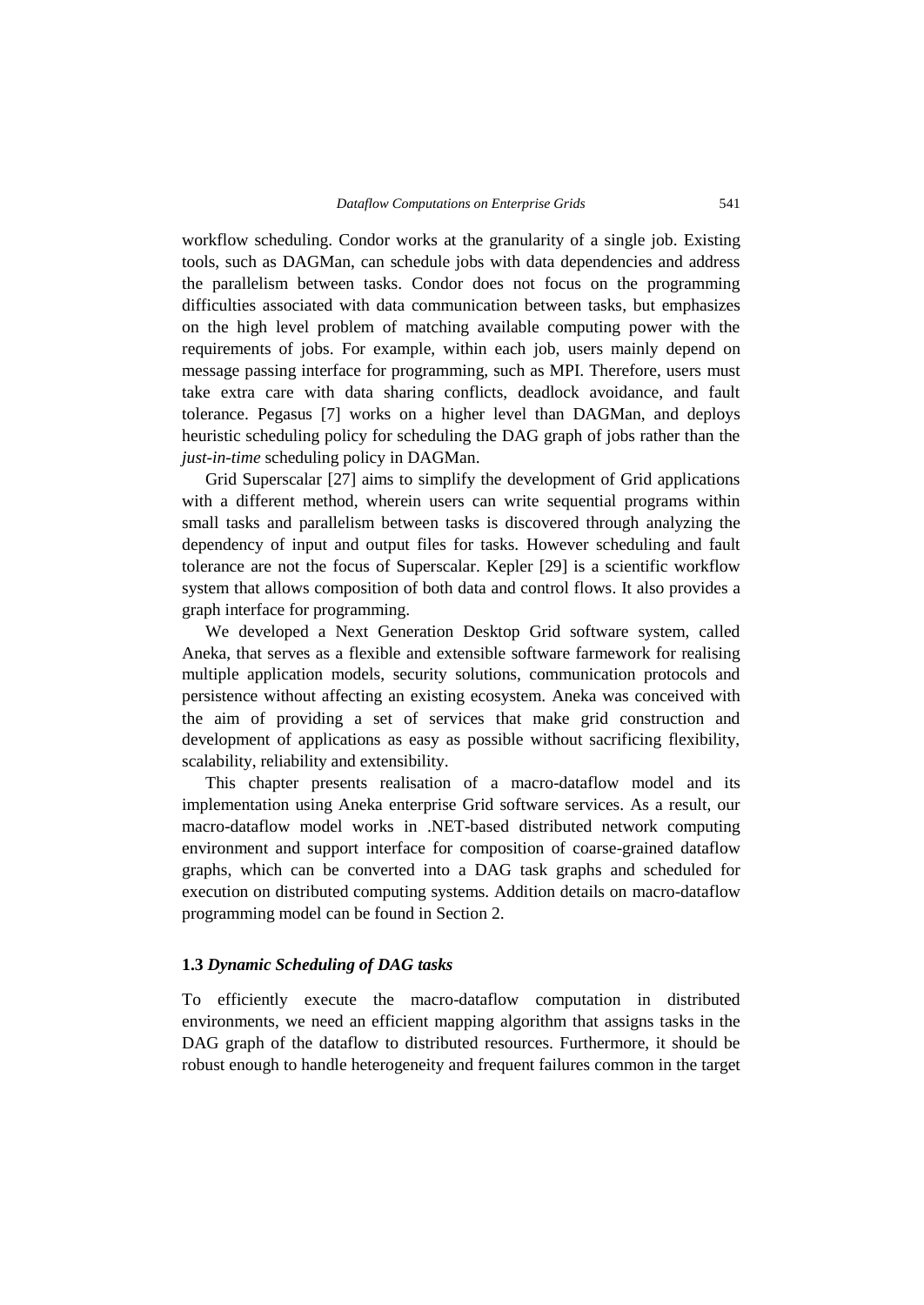execution environment (shared enterprise Grids) containing autonomous resources/contributors.

Meeting these requirements is a challenge [\[1\]](#page-25-6) and has been extensively studied as DAG-based scheduling models/techniques, which are either static or dynamic in nature. Popular static scheduling algorithms, such as heuristic-based HEFT (Heterogeneous Earliest-Finish-Time) [\[14\]](#page-26-12) and genetic search [\[3\]](#page-25-7), map DAG tasks to distributed resources prior to execution. Such static methods do not work effectively for dynamic distributed environments where the availability of resources and their capability varies dynamically at runtime.

To effectively schedule tasks of a DAG graph to Grid environments with dynamic features, many dynamic scheduling strategies have been proposed to map tasks to resources during execution. One simple choice is called *just-in-time* scheduling. For example, Condor-G [\[19\]](#page-26-13) and Virtual Grid [\[25\]](#page-27-9) deploy a greedy matching algorithm to decide the mapping of each task during execution. It is difficult to achieve overall optimized mapping and efficiently utilization of global resources for this category of policies.

Another method is to start with a static scheduling plan, and then perform iterative rescheduling for adaptation to resource changes [\[36\]](#page-27-10). Although these policies can potentially achieve optimized overall efficiency, they need to have the detailed knowledge of the whole graph and their scheduling cost could be high for large scale graphs with thousands of tasks [\[25\]](#page-27-9). The plan switching method [\[15\]](#page-26-14) can construct a family of activity graphs beforehand and investigate the means of switching from one member to another when the execution of one activity fails. However, all of the plans are limited within the most updated information of resources, which does not take the future changes into consideration. Furthermore, most heterogeneous scheduling algorithms do not pay attention to efficient failure handling.

We propose a *Localized Heterogeneous Earliest-Finish-Time* (L-HEFT) scheduling algorithm for our macro-dataflow system within a dynamic heterogeneous environment in which failures are common. In contrast with previous methods, our adaptive scheduling algorithm focuses on optimizing the scheduling efficiency based on the available partial part of the graph which is gradually generated during execution and works in an online manner. Compared with iterative static mapping-based rescheduling methods, our algorithm introduces low overhead in managing schedules and execution in a distributed environment with dynamic resources. Furthermore, it delivers nearly the same performance result as the static mapping-based rescheduling methods and even outperforms rescheduling methods for dataflow applications of a large size of symmetric graph with balanced tasks distribution. In addition, our macro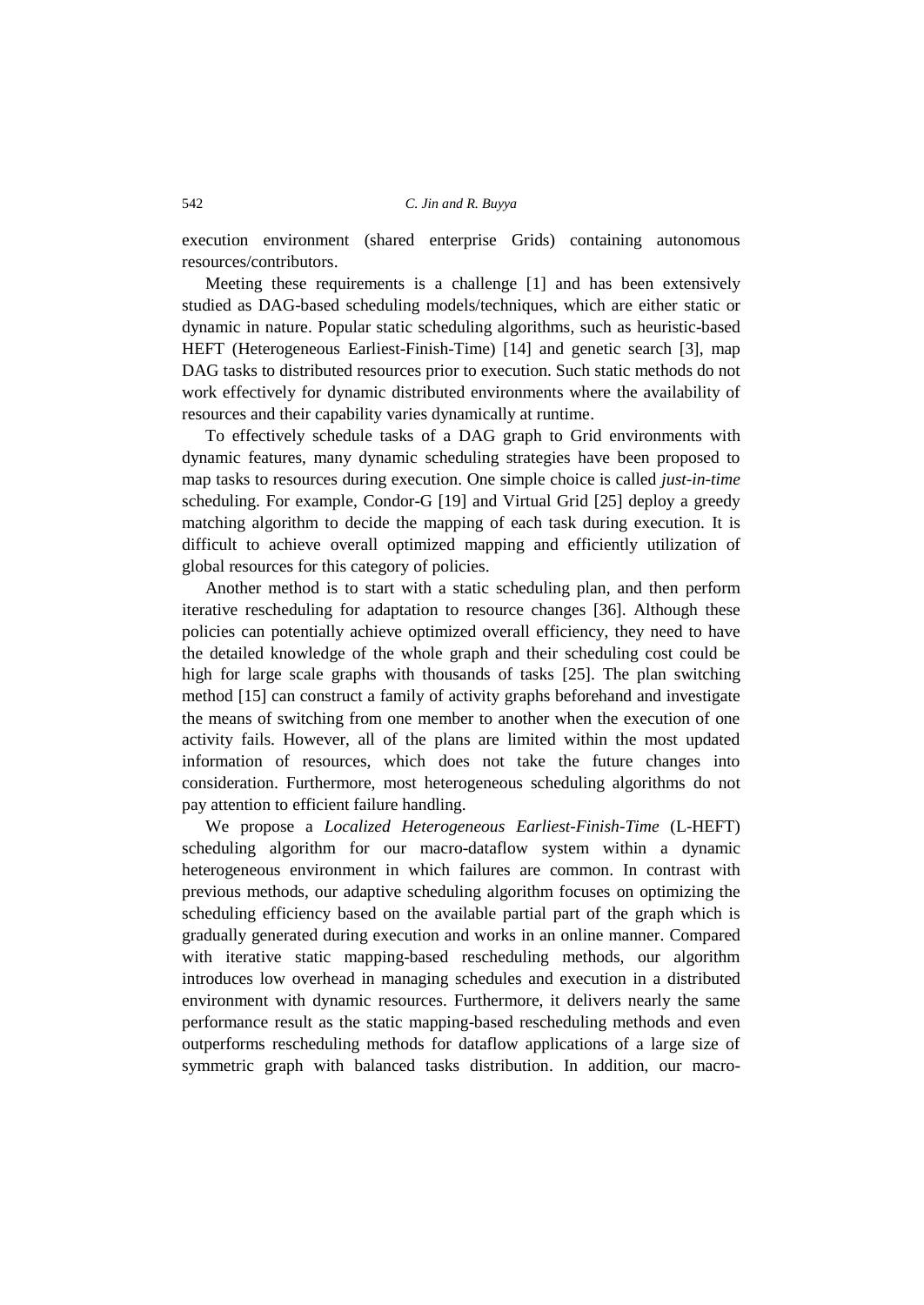dataflow system naturally supports replication-based fault tolerance mechanism for intermediate data generated during dataflow execution, which simplifies the failure handling of our adaptive scheduling algorithm.

The rest of the chapter is organized as follows. First, it presents a simple and powerful macro-dataflow programming model, which supports the composition of parallel applications for transparent deployment in a heterogeneous distributed environment, and an architecture and runtime machinery of a dataflow system. Then, it discusses an L-HEFT heuristic online scheduling algorithm and evaluates the scalability of our system and the performance of the scheduling policy with real applications in an enterprise Grid environment. Performance results demonstrate that our system is effective supporting data parallelism for real applications and our scheduling policy achieves the same performance target as existing dynamic policy with scheduling cost 30% to 50% less than the existing static mapping-based rescheduling policies.

### <span id="page-6-0"></span>**2. Macro-Dataflow Programming Model**

This section describes the macro-dataflow programming model which is used to compose the coarse-grained dataflow graph for the whole execution. With this model, users can implicitly specify the dependent relationship between the data generated during execution of the application and easily edit the execution logic for each actor in the coarse-grained dataflow.

The macro-dataflow graph is represented as a directed acyclic graph (*DAG*). Given a DAG,  $G=(V, E)$ , the set of vertices  $V = \{v_1, v_2, ..., v_n\}$  represents the set of tasks to be executed, and the set of directed edges *E* represents communication between tasks, where  $e_{ij} = (v_i, v_j) \in \mathbf{E}$  indicates communication from task  $v_i$  to  $v_j$ . We call each communication data as a *stream* and users can specify a unique name for each stream. *Initial streams*, which are not generated by any tasks, are actually mapped to external files, e.g. the input for dataflow execution. *Result streams*, which have no receiver tasks, are the results of dataflow execution. With the name of each stream, users can edit execution tasks and configure its input and output streams. We call each execution task as an *actor*.

### **2.1** *APIs*

The main APIs for composing dataflow graph are as follows:

 *Execute*.**Compute**(*InStream*[] *inputs, OutStream*[] *outputs*), which is inherited by users to add instructions to execute the actor.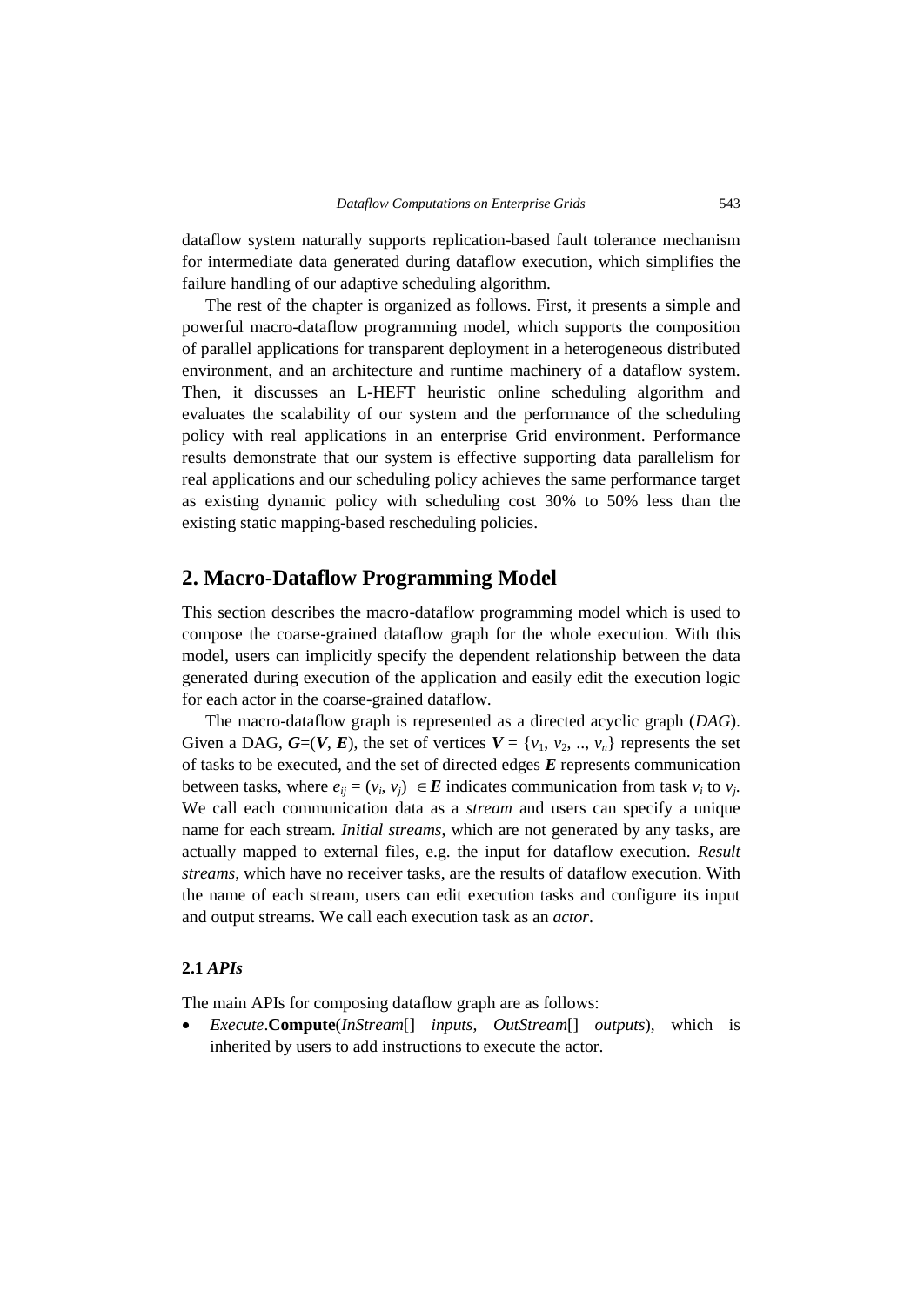- *Actor.***SetExecute**(*Execute*) is used to specify the set of instructions of actor.
- *Actor*.**AddInput**(*Stream*) is used to specify input streams for each actor.
- *Actor*.**AddOutput**(*Stream*) is used to specify output streams for each actor.
- **SetInitialStream**(*Stream*, *file*) is used to set the input files for the whole dataflow graph.
- **SetResultStream**(*Stream*, *file*) is used to set the output files to contain the result of dataflow execution.

Through the above APIs, it is clear that the user does not need to specify the complex dependent relationship between data generated during execution. However, our system internally composes the dataflow graph through the implicit data relationship, and also provides other APIs to make the user check correctness of the graph.

#### **2.2** *Namespace for Streams*

We expose a namespace to specify streams within macro-dataflow graph. Each stream has a unique name in the dataflow graph. The name consists of 3 parts: *Category*, *Version* and *Space*. Thus, the name is denoted as <C, *T*, S>. *Category* denotes category of streams; *Version* denotes the index for the stream along the time axis during the computing process; *Space* denotes the index along the space axis during execution. In the following text, we call the name of stream as *name*. In particular, *Category* is a string; the type of *Version* is integer and the type of *Space* is integer array.



We use an example to illustrate how to use the namespace to specify streams. It is an iterative matrix and vector multiplication,  $V^{\dagger} = M^*V^{\dagger}$ . To parallelize the execution, we partition the matrix and vector into rows of *m* pieces with each piece being denoted as a stream. To name them, *Category* = *M* denotes the matrix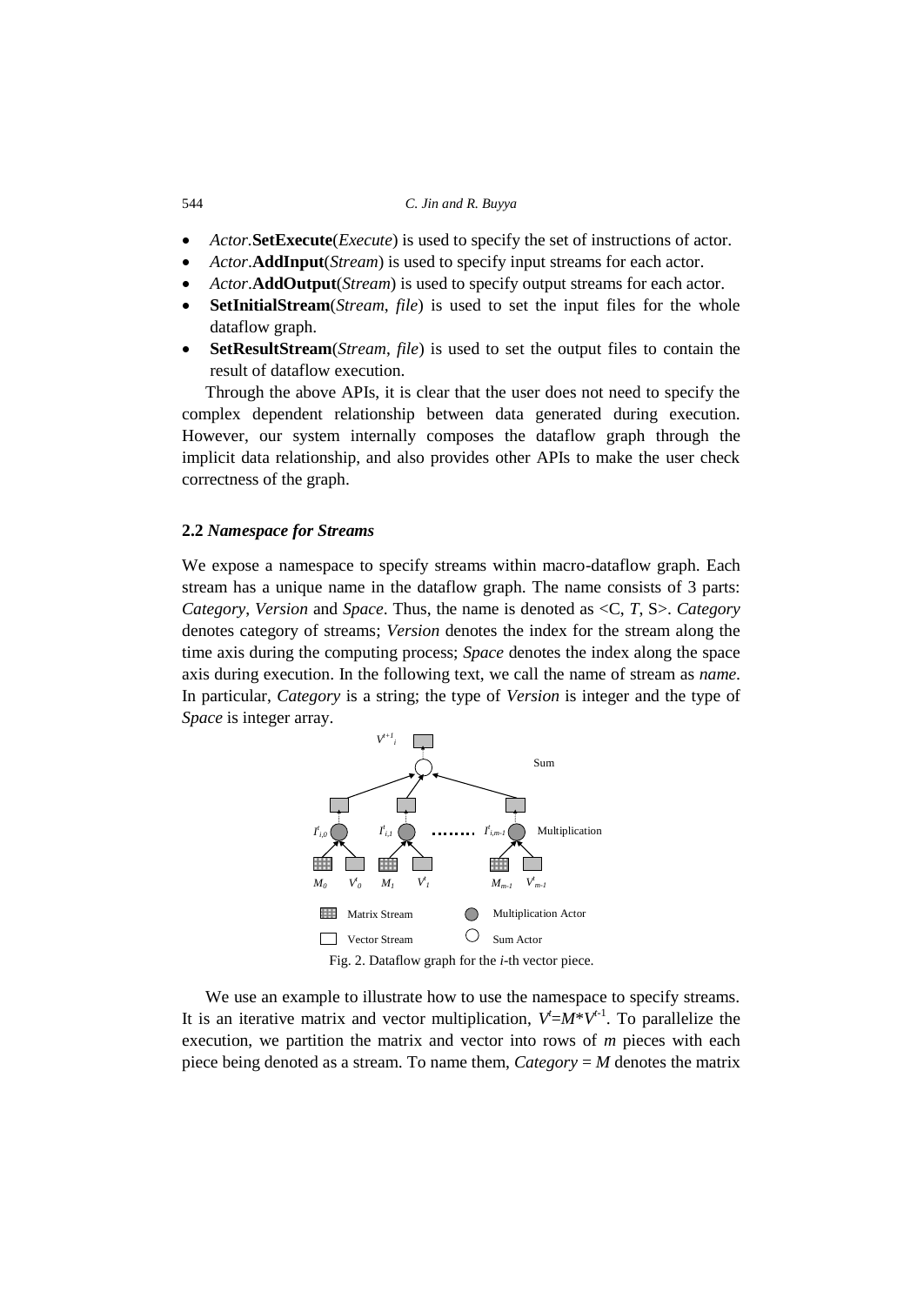vertices and *Category* = *V* denotes the vector vertices. For *i*-th vector vertex, the dependency relationship between streams should be specified as:

 $\langle V, t, i \rangle \leftarrow \{ \langle M, 0, i \rangle, \langle V, t-1, j \rangle \}$  ( $j=1...m$ ).

### **2.3** *Example*

Given the matrix vector iterative multiplication example,  $V^{\dagger} = M^*V^{\dagger}$ , we partition the matrix and vector by rows into *m* pieces respectively, as:

$$
V_i^t = \sum_{j=1}^m M_i * V_j^{t-1} (i = 1...m)
$$

The corresponding sub- macro-dataflow graph is illustrated in Fig. 2.

For this example, users may use two basic execution modules: multiplication of matrix and vector pieces and sum of *m* multiplication results.

Given *m* partitions and *T* iterations, Fig.3 illustrates how to compose the data flow graph for this example.

```
produce ComposeGraph(T, m, mulExec, sumExec)
/* T ← iteration times
  m ← partition number
  mulExec ← instructions for multiplication actor
  mulExec ← instructions for sum actor 
*/
  for (t = 0; t < T; t++) {
    for (i = 0; i < m; i++) {
    matriStream = Name ("M", 0, i);
         vecStream = Name ("V", 0, i);
      for (j = 0; j < m; j++) {
        /*multiplication result*/
         interStream = Name ("I", t, i, j); 
        mul = CreateActor("Multiplication"); 
         mul.SetExecute(multiExec);
         mul.AddInput(matriStream);
        mul.AddInput(vecStream);
        mul.AddOutput(interStream);
        }
       sumStream= Name("V", t, i); //sum result
       sum = CreateActor("Sum");
          sum.SetExecute(sumExec);
      for (j = 0; j < m; j++) {
        interV = Name("I", t-1, i, j); 
        mul.AddInput ( interStream);
        }
          mul.AddOutput(sumStream)
    } 
   endfor
return
```
Fig. 3. Composition of the dataflow graph.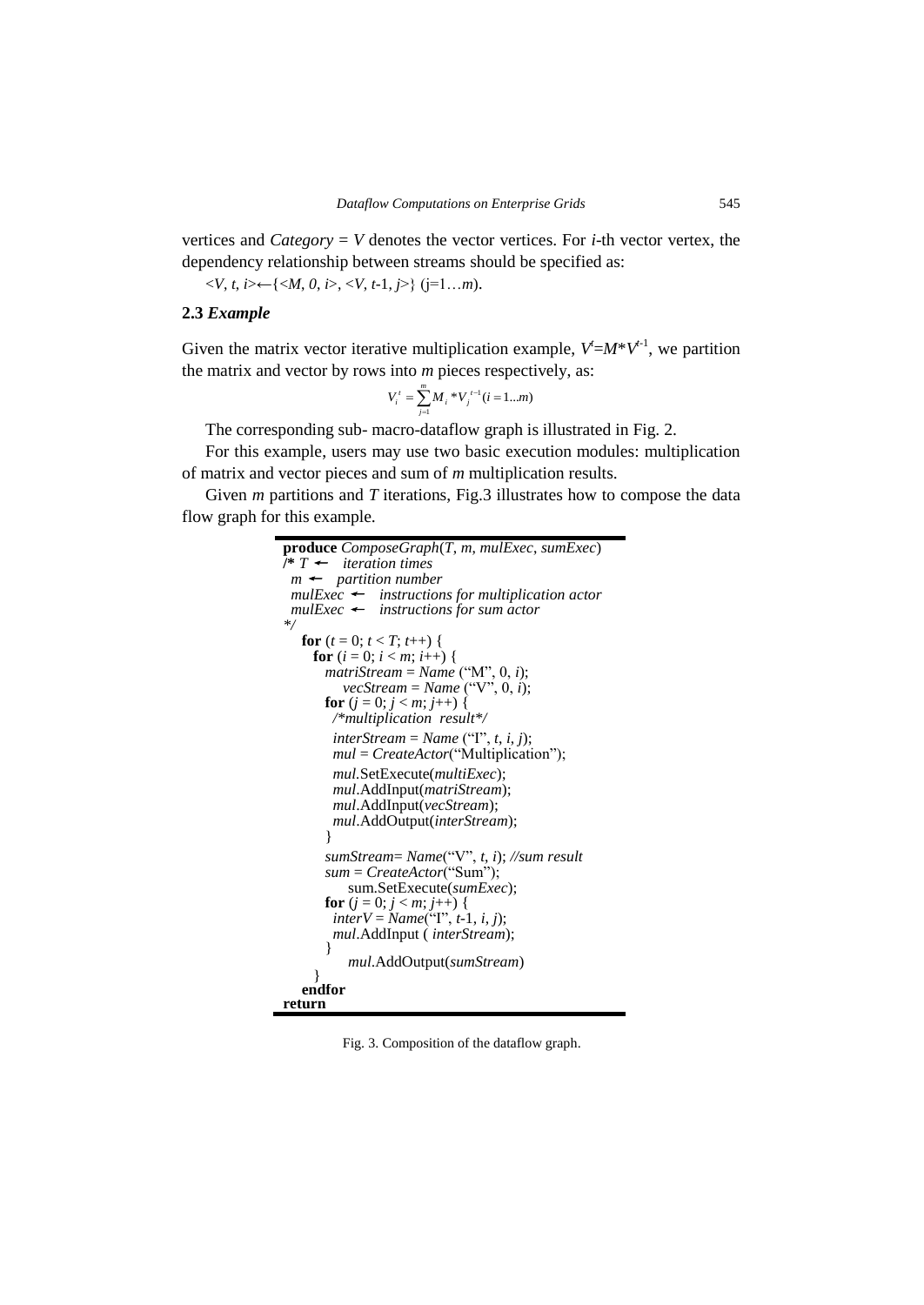<span id="page-9-0"></span>Finally users set the input files for the matrix and vector pieces through SetInitialStream(). Also users need to specify to collect the result streams through SetResultStream().

### **3. Architecture and Design**

This section describes the dataflow system which supports the execution of our macro-dataflow graph. The target environment of our dataflow system is a shared enterprise Grid consisting of commodity PCs, where PCs can drop out of the system as soon as being dominated, turned off or restarted by interactive users. Such nodes can rejoin the system when they are idle again. The design goal aims to make our system adapt to the resource heterogeneity including transient or static, easily incorporate new resources and handle failures. For adaptation to heterogeneity, we deploy online heuristic scheduling algorithm with assistance of a performance prediction algorithm [Section 4.2] based on historical data. To handle failures, we organize the large scale of free disks over PCs as a virtual storage pool and hold intermediate data generated during dataflow execution as the resuming point in handling failures.



Fig. 4. Architecture of Dataflow System.

### **3.1** *System Overview*

The key components of dataflow computing system are: *coordinator* and *contributors*, as illustrated in Fig. 4. The coordinator is responsible for accepting jobs from users, organizing contributors to work cooperatively. For example, it monitors the availability of resources, sends execution requests to contributors, and handles failures of contributors, etc. Each contributor joins the dataflow system through contributing CPU, memory and disk resources, and then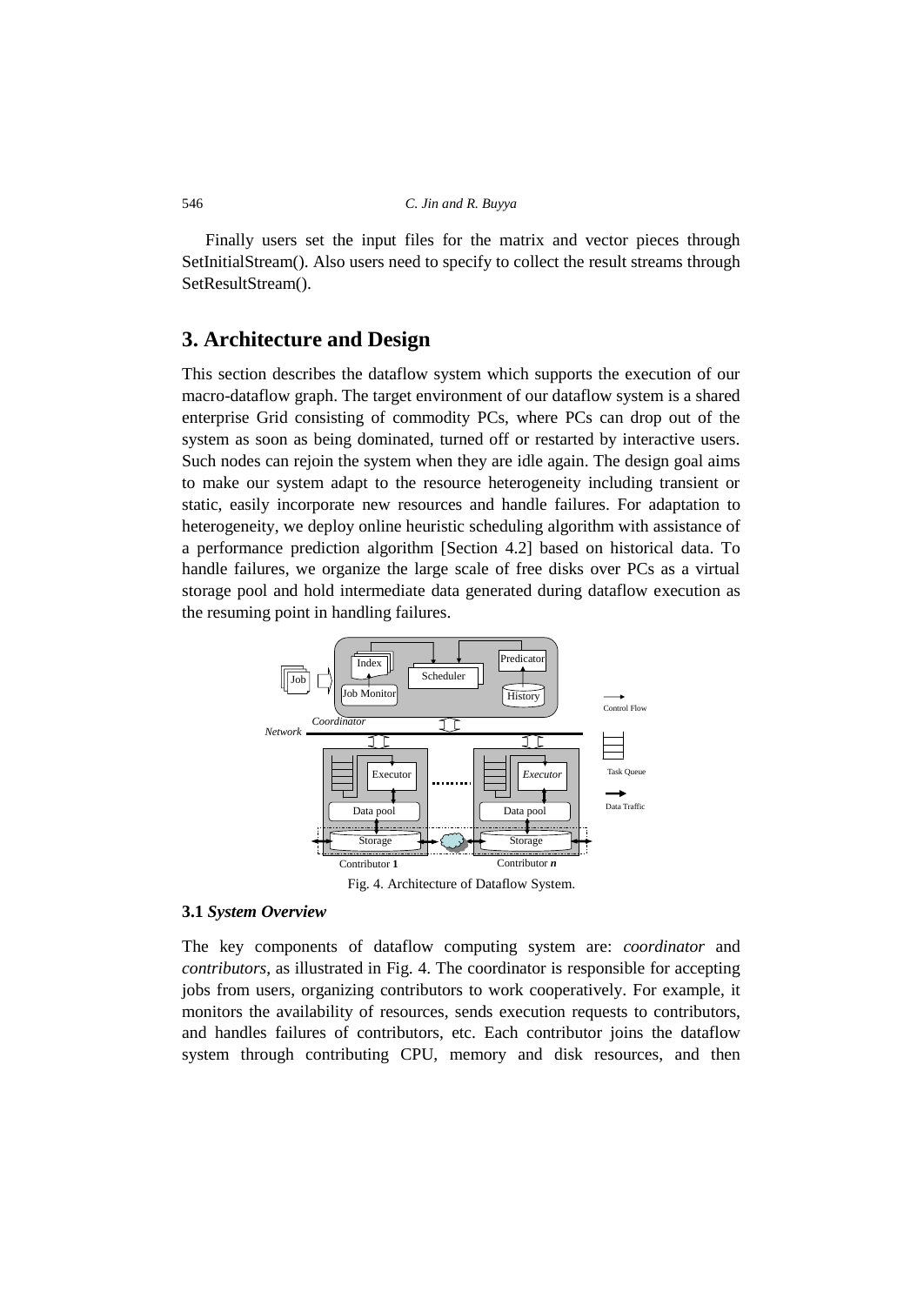passively waits for requests from coordinator. Both coordinator and contributor are implemented as a pluggable service component in Aneka [\[35\]](#page-27-11), which is a .NET-based enterprise Grid software platform and can support the creation of enterprise Grid environment. We utilize the existing Grid services such as Resource Monitor Service supported in Aneka to simplify our implementation.

### **3.2** *Structure of Coordinator*

Coordinator consists of a set of key subcomponents, including *job monitor*, and *scheduler*, database of *performance history*, *performance predicator*, and *index*  of intermediate data. A *scheduler* is instantiated for each job and adopts an online scheduling policy to map ready tasks to suitable contributors for execution. The historical information of execution is recorded in the database of *performance history* component, which can be used by a *predicator* component to predict the performance of tasks. The *job monitor* maintains the dataflow graph for each job, keeps track of the intermediate data generated during execution, and explores ready tasks for scheduling. The *index* component maintains the location for available intermediate data. Normally each intermediate data stays in memory on the contributor where it is generated. In order to improve the reliability of execution, however, the *index* can choose when and where to make the intermediate data persistent on disk or replicated to other contributors.

#### **3.3** *Structure of Contributor*

Each contributor contributes local resources for dataflow computing and maintains a task queue to buffer the commands from the coordinator. Due to the large disk drive in current popular desktops, contributors in a dataflow system actually have a significant amount of free disk space. The free disk space available at the contributors is organized by the coordinator as a virtual storage pool, which can hold the intermediate data generated during dataflow execution to improve the availability of computation and handle transient or permanent departure of contributors as well. Furthermore, there are the following important sub-components on each contributor: *executor*, *data pool* and *storage*.

- *Executor*: fetches executing commands from the task queue, execute the tasks and put the output data into local *data pool*. *Executor* requests input data for tasks from *data pool*.
- *Data pool*: maintains the intermediate data generated by dataflow in memory, and meet the request of input data from the *executor*. If the request is missed locally, the data pool will notify the *storage* component to fetch the requested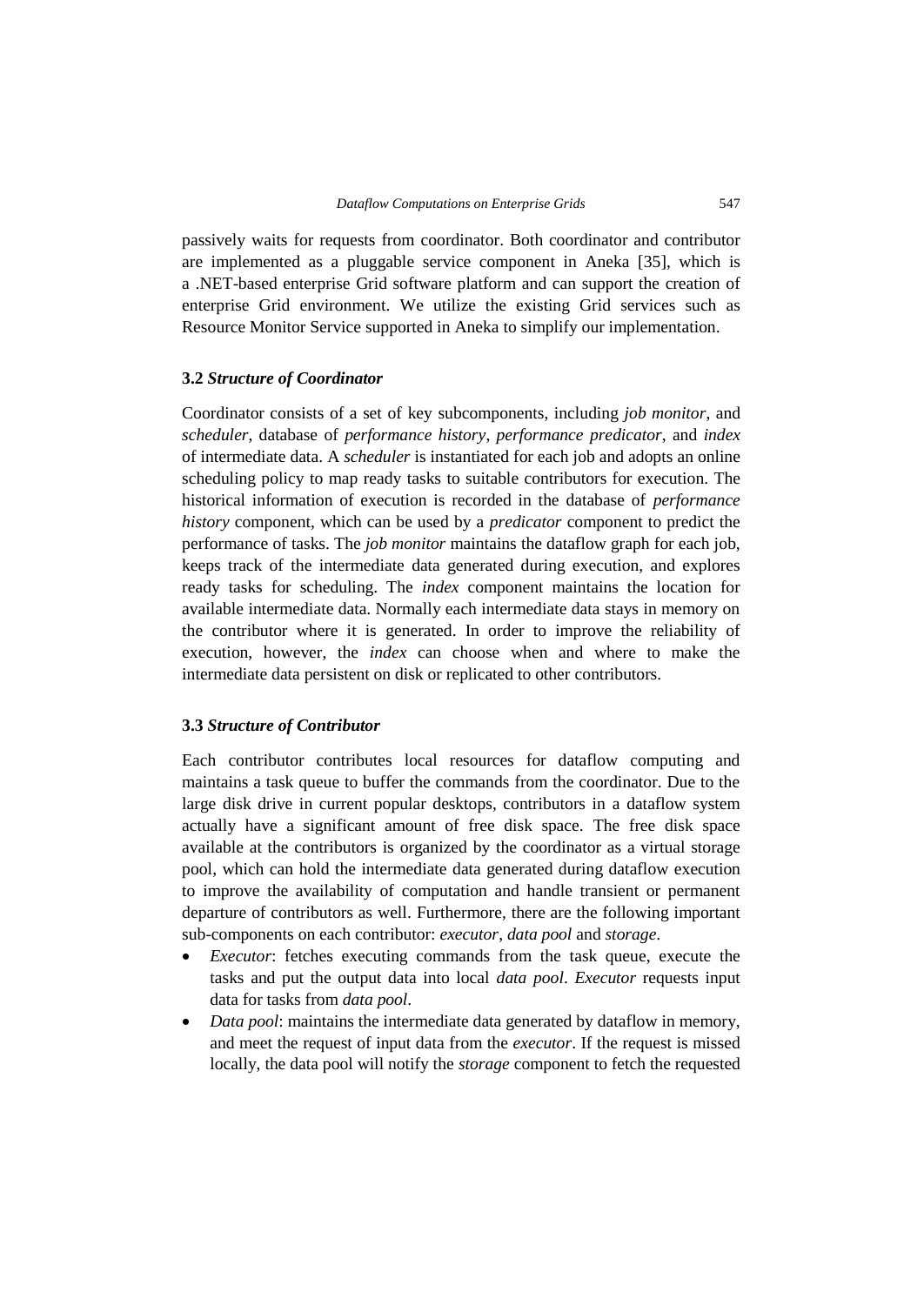data from other contributors according to the location in command. When the *data pool* finds that allocated memory is nearly full, it can swap data in memory to disks through the *storage* component. Another matter is, in order to efficiently handle failures, the *data pool* may also swap those data not needed by the remainder dataflow execution to the *storage* component for persistent maintenance until the whole job is finished, rather than simply removing them.

 *Storage component*: works as a backup cache for data pool, and at the same time is responsible for managing persistent intermediate data, which may be generated for reliability purposes. The local storage component can communicate with the storage component on remote contributors to transfer data, which is transparent from the point view of the executor. Actually storage components across contributors constitute a virtual storage that is especially designed for holding persistent intermediate data for dataflow with a flat name space. To handle failures, upon request from coordinator, the storage component can replicate requested intermediate data on the remote side to improve reliability and availability.

### **3.4** *Replication Support*

With the cooperation between the *index* component on coordinator and the *storage* component on contributors, our dataflow system can replicate intermediate data generated during the dataflow execution to multiple contributors. The replication works in a lazy manner, which just replicates the copy of intermediate data if there are contributors found not to be busy. In order to reduce the cost of replicating intermediate data for tasks in every level (see section [0\)](#page-13-0), we replicate data associated with tasks in every *n* levels. The replication step size, *n*, can be specified by users during job submission. In order to achieve execution in the face of failures, some of the intermediate data may have to be re-generated. This requires identifying the finished tasks to be reexecuted to regain the lost data. Therefore, we need to explore tasks which should be re-executed to generate the intermediate data necessary to resume the execution. This exploration stops when we find replicated copies of lost intermediate data or we reach the initial tasks.

### **4. Scheduling Policy**

This section describes in detail our dynamic scheduling algorithms on mapping ready tasks of the dataflow graph to heterogeneous resources in a shared enterprise Grid environment.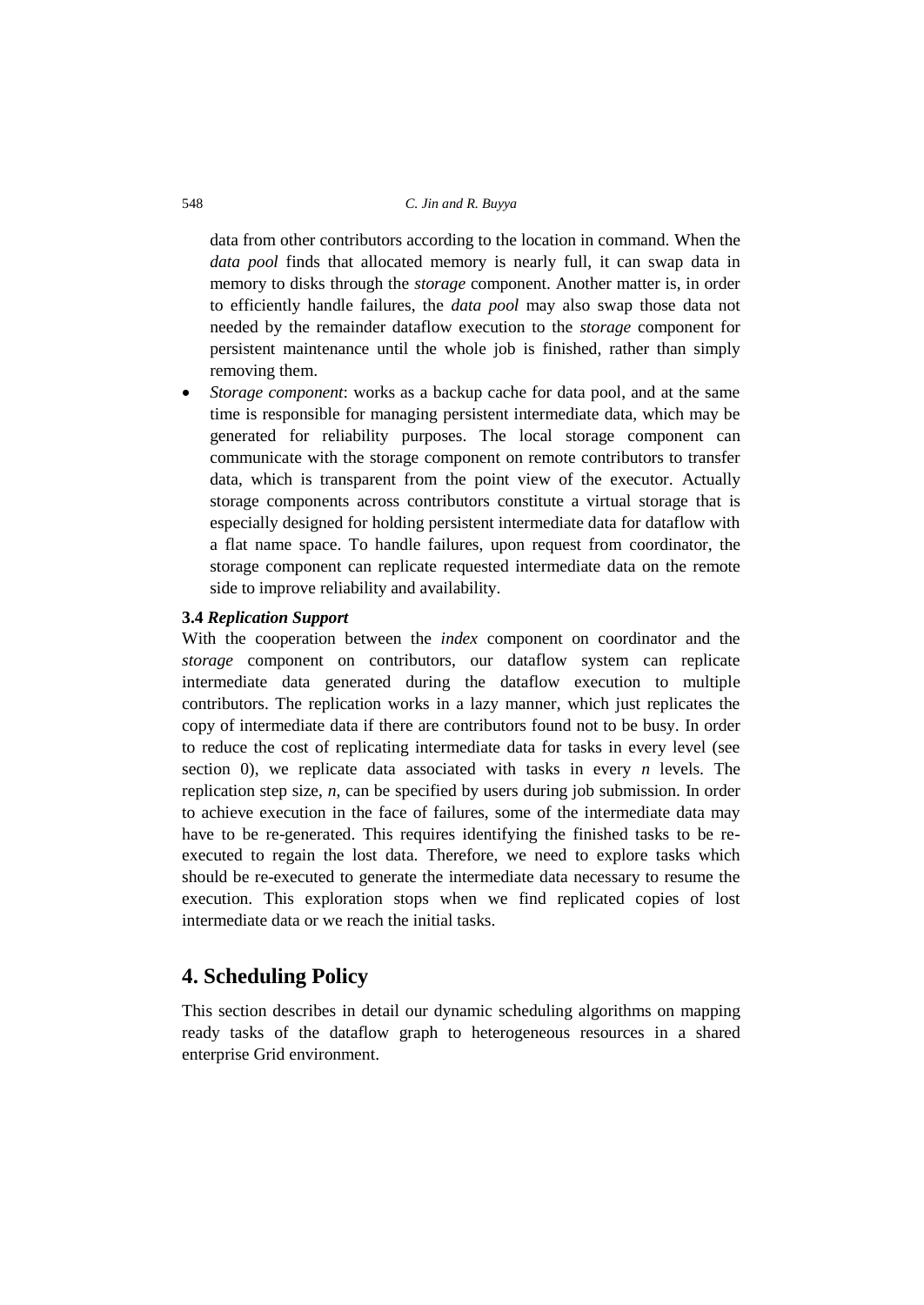Our macro-dataflow programming model aims at scientific applications, which consist of many repetitive tasks. To support adaptation, repetitive tasks are partitioned into fine granularity, and as a result, the number of tasks is much larger than the number of resources. Taking the large number of tasks into consideration, our dynamic policy aims to efficiently map dataflow tasks onto heterogeneous resources with frequent changes. Our policy optimizes the scheduling efficiency based on the available part of the graph which contains ready tasks gradually generated during the execution. Our policy works in two phases. In the first phase, it partitions the tasks in the graph into clusters and makes tasks within the same cluster as independent. This partition phase can be deployed prior to the execution time or during execution. In the second phase, our policy achieves a local optimization on scheduling of ready tasks with priority on reducing data migration using our L-HEFT heuristic algorithm.

Compared with just-in-time dynamic policies, our method aims to decrease the unnecessary data movement between resources through online analysis, which is especially important for data-intensive application [\[17\]](#page-26-15); and at the same time, it does not require the phase of complex rank assignment, which is the prerequisite for global optimization policies, and is always based on inaccurate estimation of data transfer and computing cost. To cope with the repetition property of tasks in application, we adopt a performance prediction algorithm to improve the efficiency of L-HEFT scheduling, which is based on historical performance information.

#### **4.1** *DAG Execution Model*

We take the macro-dataflow graph as our execution model. With our macrodataflow programming model, the dataflow graph is converted into a directed acyclic graph (*DAG*). Please refer to section [0](#page-6-0) for the details on dataflow graph. For each actor in the graph, if all of its input streams are available, it is ready to execute.

#### <span id="page-12-0"></span>**4.2** *Performance prediction*

In dataflow execution, different tasks may share the same execution instructions. To predict execution time of *actor*.*Execute* on contributor *r*, we use Equation 1.  $E_i(r)$  is the time of *i*-th execution of  $v_i$ . *Exec* on contributor *r* and  $I_n$  is the size of the corresponding input stream.  $\alpha$  is a value selected between 0 and 1. A larger value of  $\alpha$  gives higher weights to recent executions and Equation 1 also takes the weight of input size into consideration as illustrated.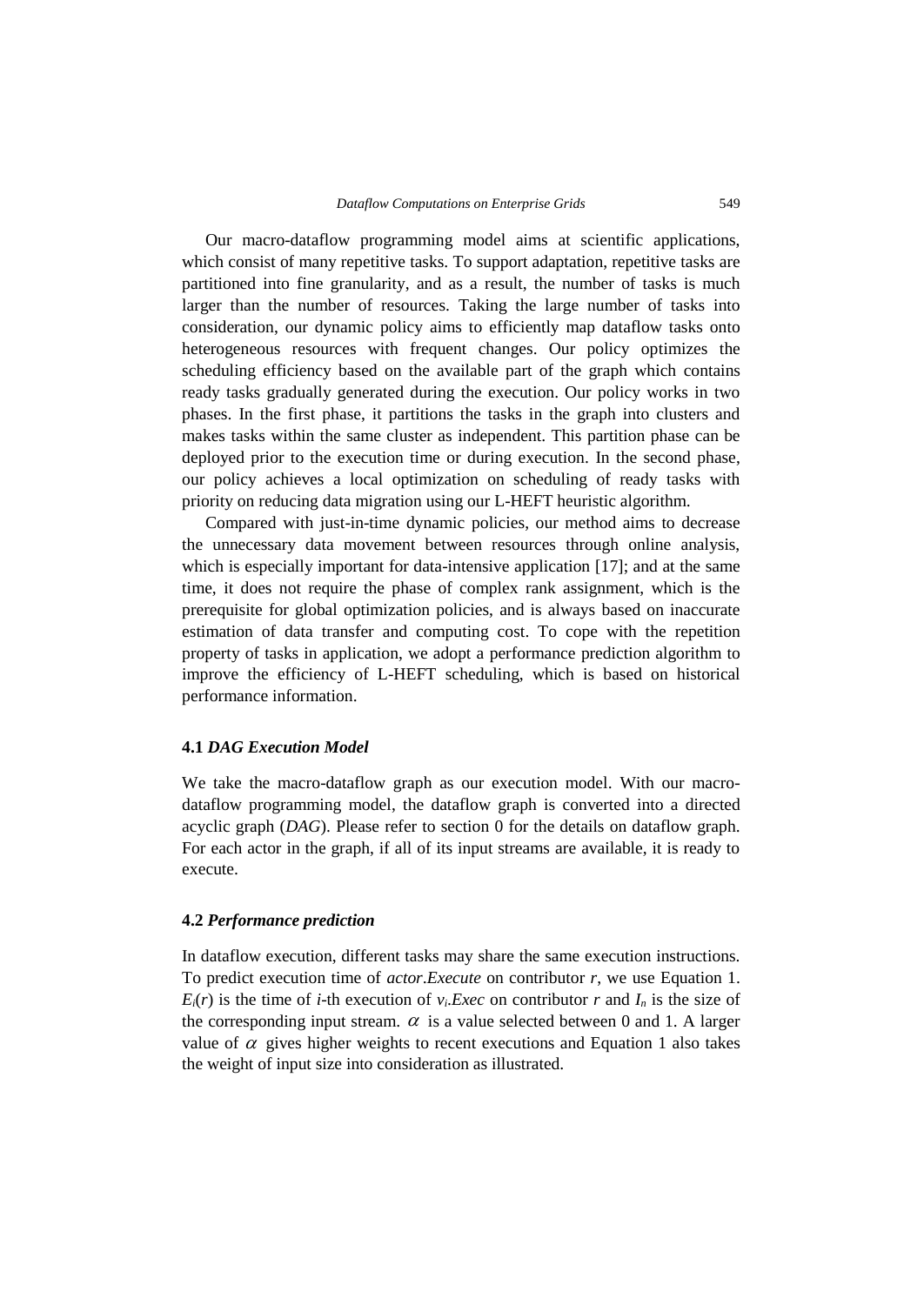$$
P(v_i.Exec, r) = \left(\alpha * \frac{E_n(r)}{I_n} + (1 - \alpha) * \frac{E_{n-1}(r)}{I_{n-1}} + \dots + (1 - \alpha)^i \frac{E_{n-i}(r)}{I_{n-i}} + \dots \right) * v_i \text{ input } \text{ size } (1)
$$

If  $v_i$ . *Exec* has not executed on contributor  $r$ , to predict the execution time of task  $v_i$  on contributor  $r$ , we use the average of prediction on all other contributors which have executed  $v_i$ . *Exec*, as Equation 2 where  $S(v_i)$  *Exec*) is the set of contributors who have executed  $v_i$ . *Exec* and  $E(r_i)$  is the execution time of  $v_i$ . *Exec* per byte.

$$
P(v_i.Exec, r) = \left[ \sum_{r_i \in S(v_i.Exec)} E(r_i) \right] * v_i. input\_size
$$
 (2)

If it is the first time to execute  $v_i$ . *Exec* in all of the available contributors, we use the prediction value provided by the user.

### <span id="page-13-0"></span>**4.3** *Level-based Clustering*

The algorithm used in the first phase is a technique for ordering the nodes based upon their precedence constraints, called level sorting, which have been adopted by many prior works [\[24,](#page-26-16) [30\]](#page-27-6). We can define the level sorting in a recursive way. Given a directed acyclic graph  $G=(V, E)$ , level 0 contains all vertices  $v_i$  such that there is no vertex  $v_i$  with  $e_{ii} \in E$  (i.e.  $v_i$  does not has any incident edges). Level *k* consists of all vertices  $v_i$  such that, for all  $e_{ii} \in E$ , every vertex  $v_i$  has a level number less than *k* and at least one vertex is in level *k*-1.

The result of clustering is to partition  $G$  into  $L$  blocks numbered consecutively from 0 to *L*-1, and execution actors within each block are independent, i.e. there is no data precedence constraint between them. All tasks that send data to a task in block *k* must be in any blocks 0 to *k*-1; for each task  $v_j$  in block *k*, there exists at least one stream from task  $v_i$  in block  $k-1$ . Block 0 contains all initial tasks whose input streams are initial streams. Fig. 5 shows the result of clustering for a FFT dataflow graph. This partition phase can be done during the execution of the dataflow graph.



Fig. 5. The dataflow graph of FFT with 4 points.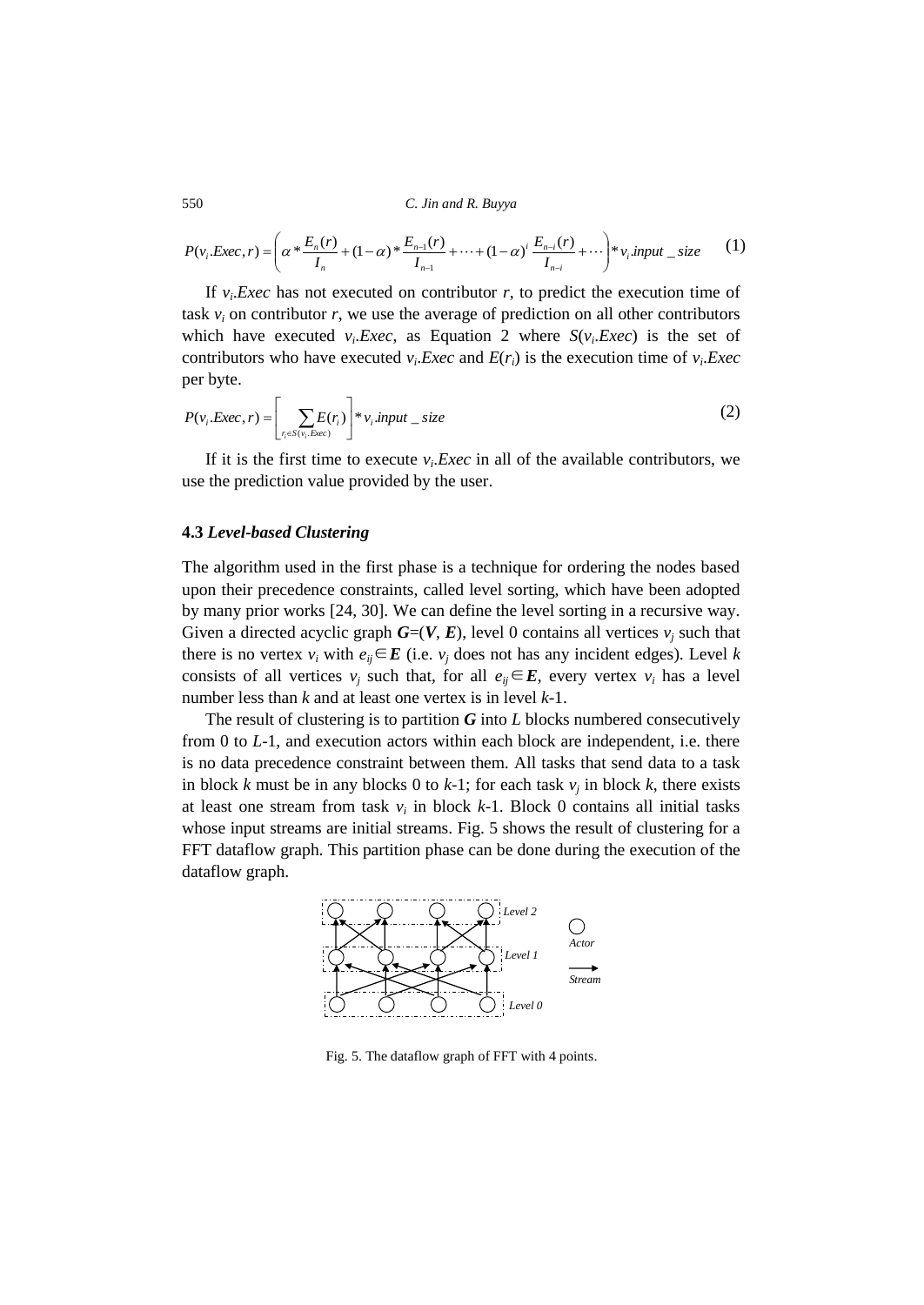#### **4.4** *A Localized HEFT Algorithm*

Our aim is to minimize the execution time of tasks within each block, and as a consequence, the overall execution of the whole dataflow graph could be potentially optimized. We propose a scheduling algorithm which is called as L-HEFT (Localized Heterogeneous Earliest Finished Time) algorithm. The HEFT (Heterogeneous Earliest Finished Time) algorithm [\[14\]](#page-26-12) is a static scheduling algorithm which can potentially achieve an overall optimized mapping with a relatively low cost. HEFT first assign a rank to each task through recursively traversing its successor tasks and computing the weight based on predicted performance and network traffic until result task is reached. After that, HEFT dispatches each task to resources which can finish it fastest according to the rank order. Therefore it needs global knowledge of the whole graph and the execution environment. On the contrary, L-HEFT algorithm does not require the global knowledge of whole graph for the complex ranking phase as HEFT and aims to optimize the mapping of local ready tasks in currently available partial graph.

Since we cannot optimize the scheduling in the manner of global mapping, this may lead to some unnecessary data traffic and may not give more weights to tasks on the critical path. So our policy puts more priority on data location as compensation and use the increasing order of level number to ensure the priority from dependency constraints. Our algorithm is focusing to decrease the data migration between resource nodes as much as possible while distributing work load across resources according to their ability. Given task *t*, we do not schedule it immediately when it is just ready. On the contrary, we put it in a schedule queue. When the queue buffers enough tasks or there are contributors found soon to be idle, the L-HEFT will be invoked.

We first assign the priority of each ready task according to its level number. A task in a lower level has higher priority than a task in a higher level. Within the same level, however, we give high priority to the task which can be mapped to a contributor where its execution does not need data traffic over the network. For those tasks whose execution definitely needs data communication whatever node it will be assigned to, we deploy an EFT (Earliest Finished Time) heuristic algorithm to map them to suitable contributors. As a result, each contributor in the resource pool has a schedule queue, which holds the assigned tasks waiting for execution.

Each task is assigned with a rank ID, which consists of prefix and postfix parts as illustrated in Fig. 6. The prefix part is the level number. The postfix part actually means the possible minimal traffic size if the corresponding task is executed. Equation 3 illustrates the ranking function used by L-HEFT. Given a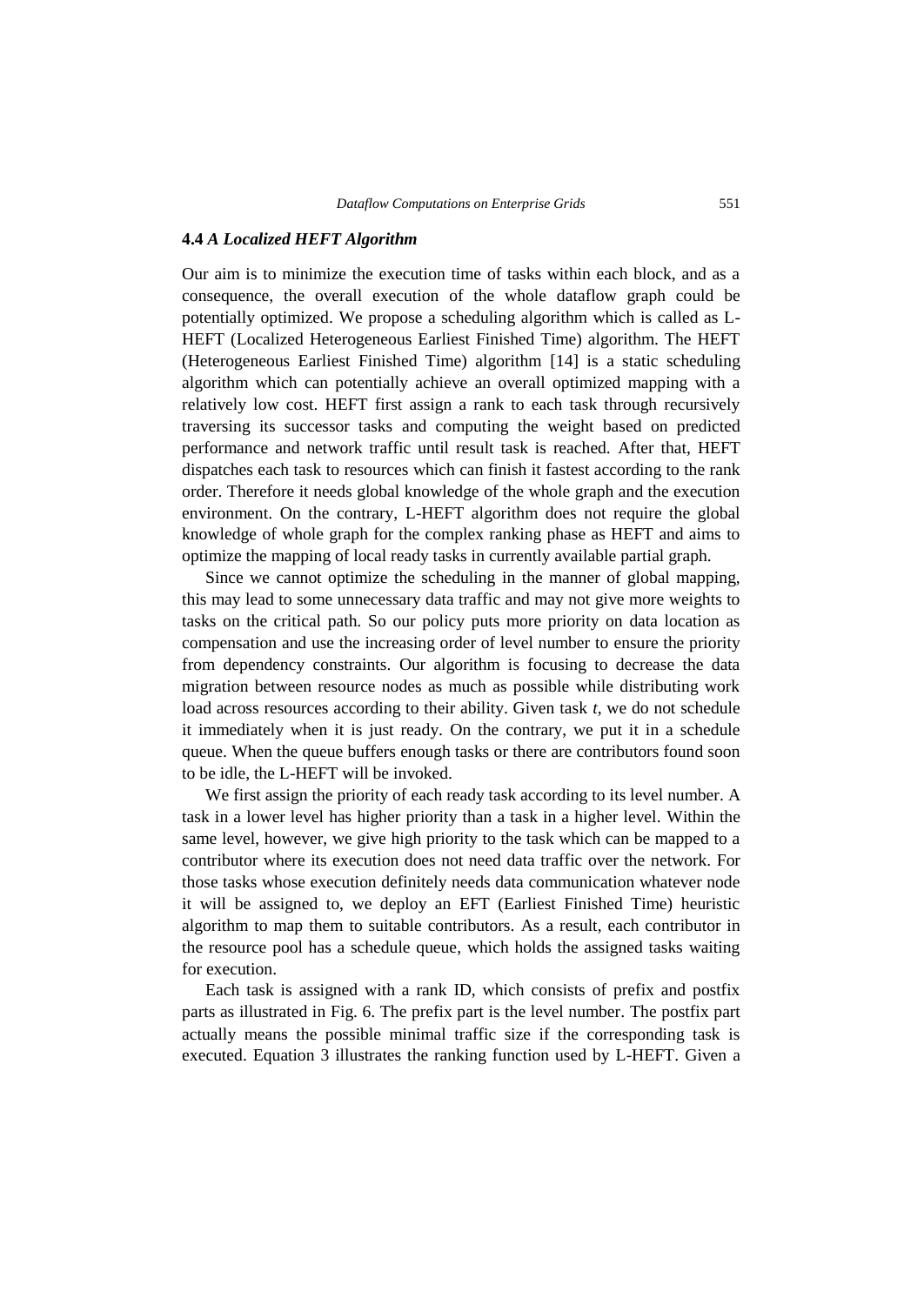task  $v_j$  and its predecessor task  $v_i$ , its input stream is denoted as  $e_{ij}$ .  $OS(v_j)$  is the set of contributors which holds *eij*.

Fig. 7 shows the algorithm of L-HEFT heuristic. We assign a rank for each ready task using equation (3), and then we sort the ready tasks by increasing order. For tasks which have same rank priority, we sort them according to nonincreasing predicted execution time. This phase of assigning rank and sorting tasks is totally different from HEFT algorithm, and we do not require the phase

 $rank(v_j)$ .  $prefix = v_j$ .  $level$  \_  $number$ 

$$
rank(v_j).postfix = \left[\sum_{i \in pred(v_j)} sizeof(e_{ij}) - max_{n_k \in OS(v_j)} \left(\sum_{c_{ij} \text{ over } n_k} sizeof(e_{ij})\right)\right]
$$
(3)  

$$
OS(v_j) = \bigcap_{i \in pred(v_j)} (e_{ij}.ower)
$$

of recursive traversing to calculate successor's network traffic and their estimated average computation costs. In the mapping phase, we first assign tasks which may not need network traffic for execution to the contributor which holds all requested input streams, and then assign other tasks to the contributor which can finish them earliest, based on calculate *EFT*(Earliest Finish Time).

During the execution, to compute *EFT* for task  $t$  on contributor  $r$ , we need to know the execution time of waiting tasks on *r*, which are waiting for execution. As indicated in Section [0,](#page-9-0) each contributor has a priority tasks queue which contains all assigned tasks. On the side of the coordinator, there is also a queue, *f<sup>r</sup>* , for each contributor recording sent tasks and their estimated execution time. When a task is finished on contributor  $r$ ,  $f<sub>r</sub>$  will be updated correspondingly to correct the estimated execution time of tasks on *r*. The time point of correction is recorded as  $p(f_r)$ . We use  $f_r$  to compute the *EST* (Earliest Start Time) for *t* on contributor *r*, so that  $EST(t, r) = left\_time(f_r) - (C - p(f_r))$ , where *C* is the current time and *left\_time*(*fr*) is the sum of execution time for tasks in *fr*. Therefore,  $EFT(t, r) = EST(t, r) + Predict(t, r)$ , where *Predict*(*t*, *r*) is our algorithm to predict



Fig. 6. Rank ID

the execution time of task  $t$  on contributor  $r$ , which is based on the history execution information as indicated in Sectio[n 0.](#page-12-0)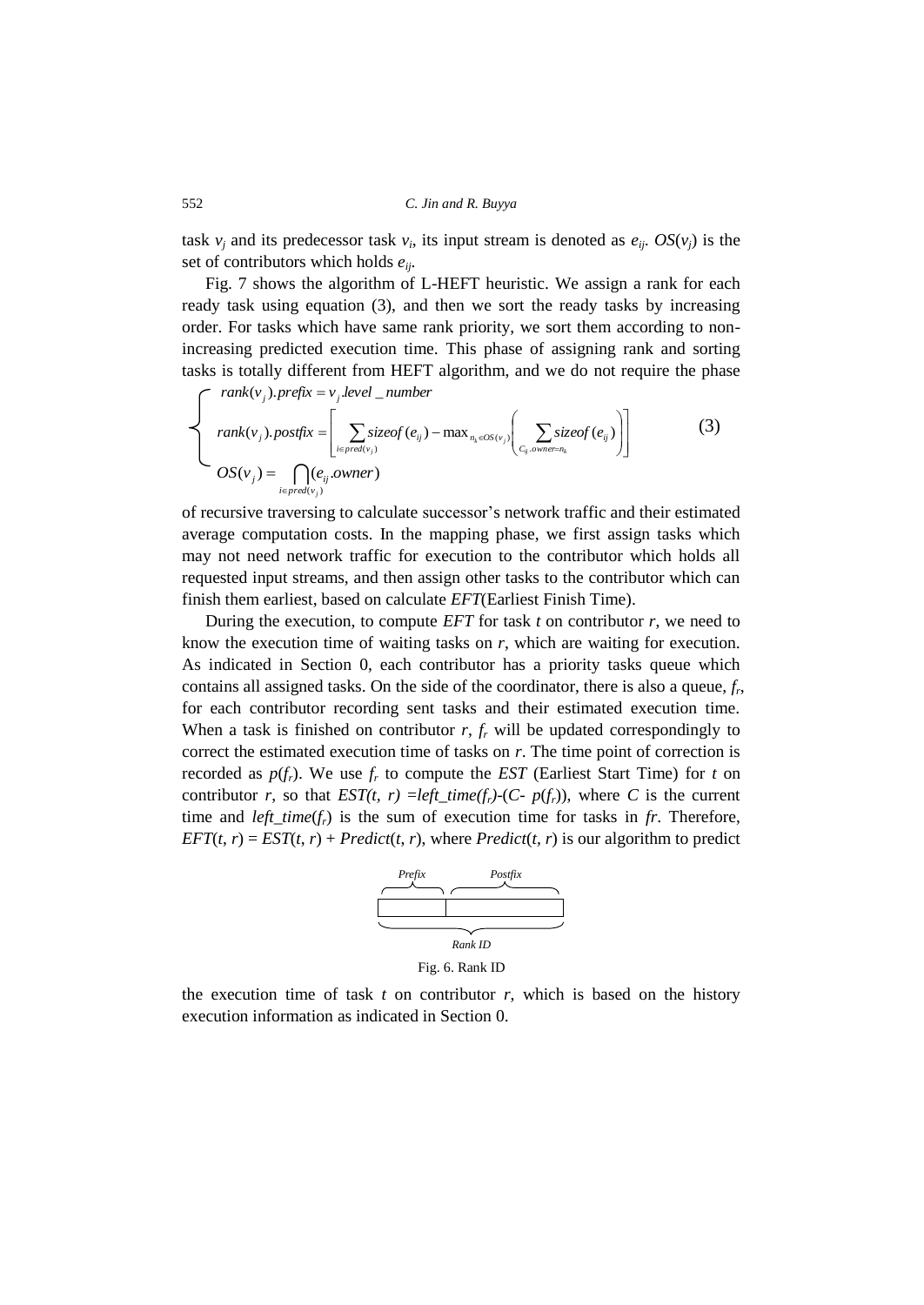During the initial phase of our scheduling model, we deploy a greedy policy on initial tasks in block 0. During the scheduling, to prevent the worst case where some nodes hold a schedule queue with an estimated time much longer than others' queue, there is a thread running in the background which frequently checks the length of scheduling queue of each contributor. It will re-assign some tasks from the tail of the longest scheduling queue to other contributors having light load.

| produce Level-HEFT-Schedule(T, R, F, C)                                                        |
|------------------------------------------------------------------------------------------------|
| /* $T$ ← The list of ready tasks to schedule                                                   |
| $R \leftarrow$ The list of currently available contributors                                    |
| $F \leftarrow$ The set of priority task appending Queue of<br>currently available contributors |
| $C \leftarrow$ Current time point                                                              |
| $\ast/$                                                                                        |
| foreach $t_i$ in $T$                                                                           |
| Compute $t_i$ rank with the algorithm of Equation (3)                                          |
| endfor                                                                                         |
| Sort each ready task, $t_i$ , in T by increasing order of $t_i$ rank                           |
| while there are unscheduled tasks in $T$ do                                                    |
| Choose the first task $t_0$ in T                                                               |
| $\mathbf{if}(t_0, rank, postfix \mathbf{is} zero)$                                             |
| foreach $r_i$ in R                                                                             |
| Compute its traffic size $s_i$ , if $t_0$ is assigned to $r_i$                                 |
| <b>Endfor</b>                                                                                  |
| Append $t_0$ to $f_m$ , where $s_m = max\{s_i\}$ ( $f_m \in F$ )                               |
| else                                                                                           |
| foreach $r_i$ in $R$                                                                           |
| $eff[r_i] = EFT(t_0, r_i, C, f_i, R)$                                                          |
| endfor                                                                                         |
| Append t <sub>0</sub> to $f_m$ , where eft[ $r_m$ ] = min{eft[ $r_i$ ]}                        |
| endif                                                                                          |
| endwhile                                                                                       |
| return $F$                                                                                     |

Fig. 7. Level-based HEFT algorithm.

### **4.5** *Handling New Resources and Failed Resources*

When new resources are found in the system, the list of available resources will be updated to include them after they are ready to join the dataflow execution.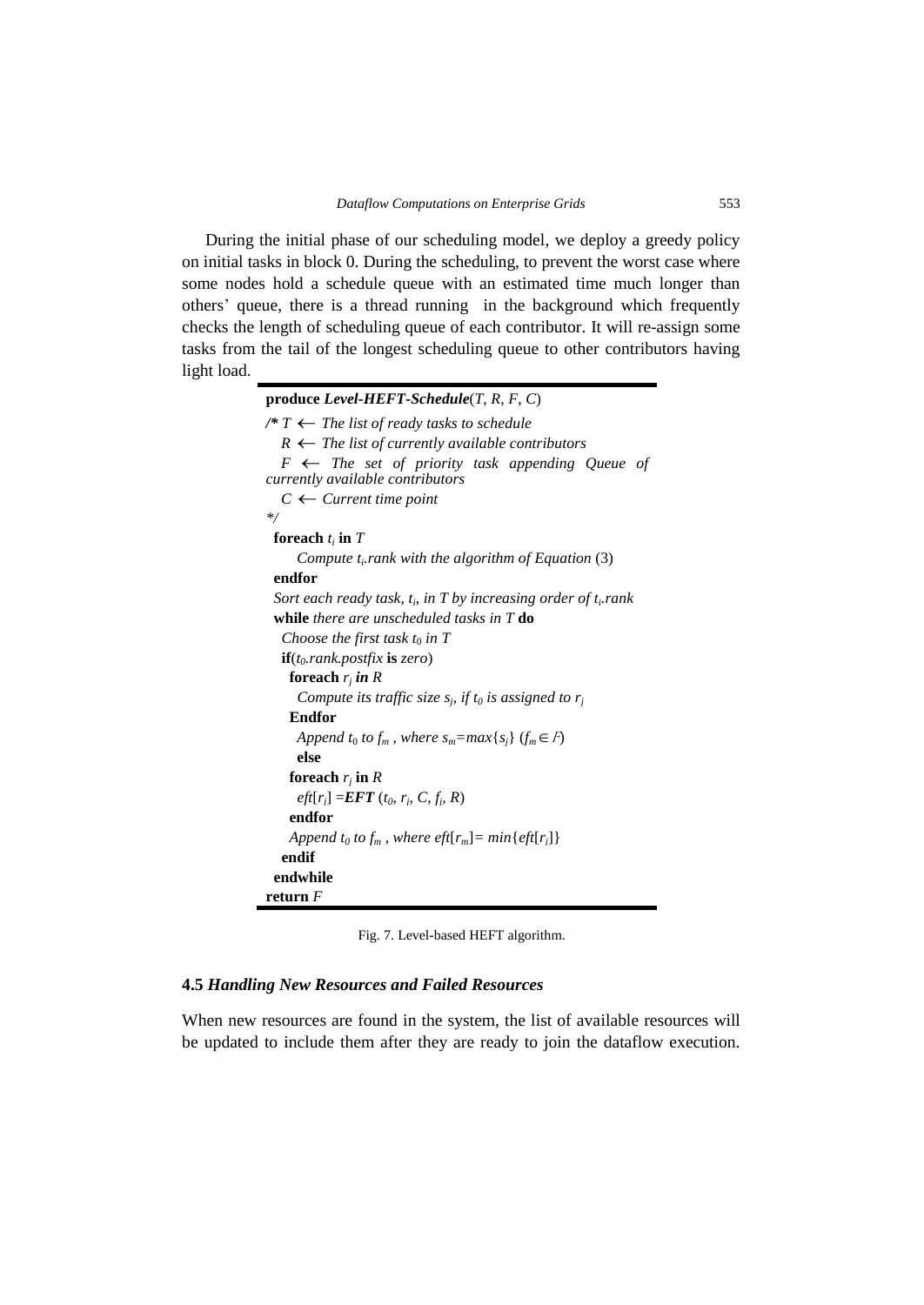Then L-HEFT scheduling algorithm will be invoked to map ready tasks in the queue to resources, including the new resources.

When some contributors leave the system due to failures or being dominated by interactive users, it is possible that a number of intermediate data is lost due to the departed contributors. If these lost intermediate streams are necessary for continuing the execution, *Job monitor* component on the coordinator will explore to re-execute corresponding actors in order to regenerate the lost intermediate streams. The tasks to be re-executed will be put into the task buffer and wait for scheduling of L-HEFT algorithm.

## **5. Performance Evaluation**

We have implemented our dataflow programming model, system and scheduling algorithm over the Aneka platform and deployed it in an environment consisting of desktop machines from different laboratories in Melbourne University, and shared with students and researchers. In this section, we evaluate the performance of our dataflow system and L-HEFT online scheduling algorithm through three applications. The first simple one is matrix multiplication; the other two complex ones are FFT (Fast Fourier Translation) computation and Jacobi iteration [\[23\]](#page-26-17).

### **5.1** *Environment Configuration*

The experiments are executed in an enterprise Grid consisting of 33 nodes drawn from 3 student laboratories. During testing, one machine works as *coordinator* and the others work as *contributors*. Each machine has a single Pentium 4 processor, 500MB of memory, 160GB IDE disk (10GB is contributed for dataflow storage), 1 Gbps Ethernet network and runs Windows XP.

### **5.2** *Sample Applications*

We implemented three sample applications using our macro-dataflow APIs indicated in the Appendix.

 **Matrix Multiplication:** Each matrix consists of 4000 by 4000 randomly generated integers. Each matrix needs about 64M bytes. Each matrix is partitioned into 250 by 250 square blocks, and therefore there is a total of 16\*16 blocks with 128KB per block. There are 1,024 initial streams in dataflow graph for the two matrix and 512 result streams as the result matrix.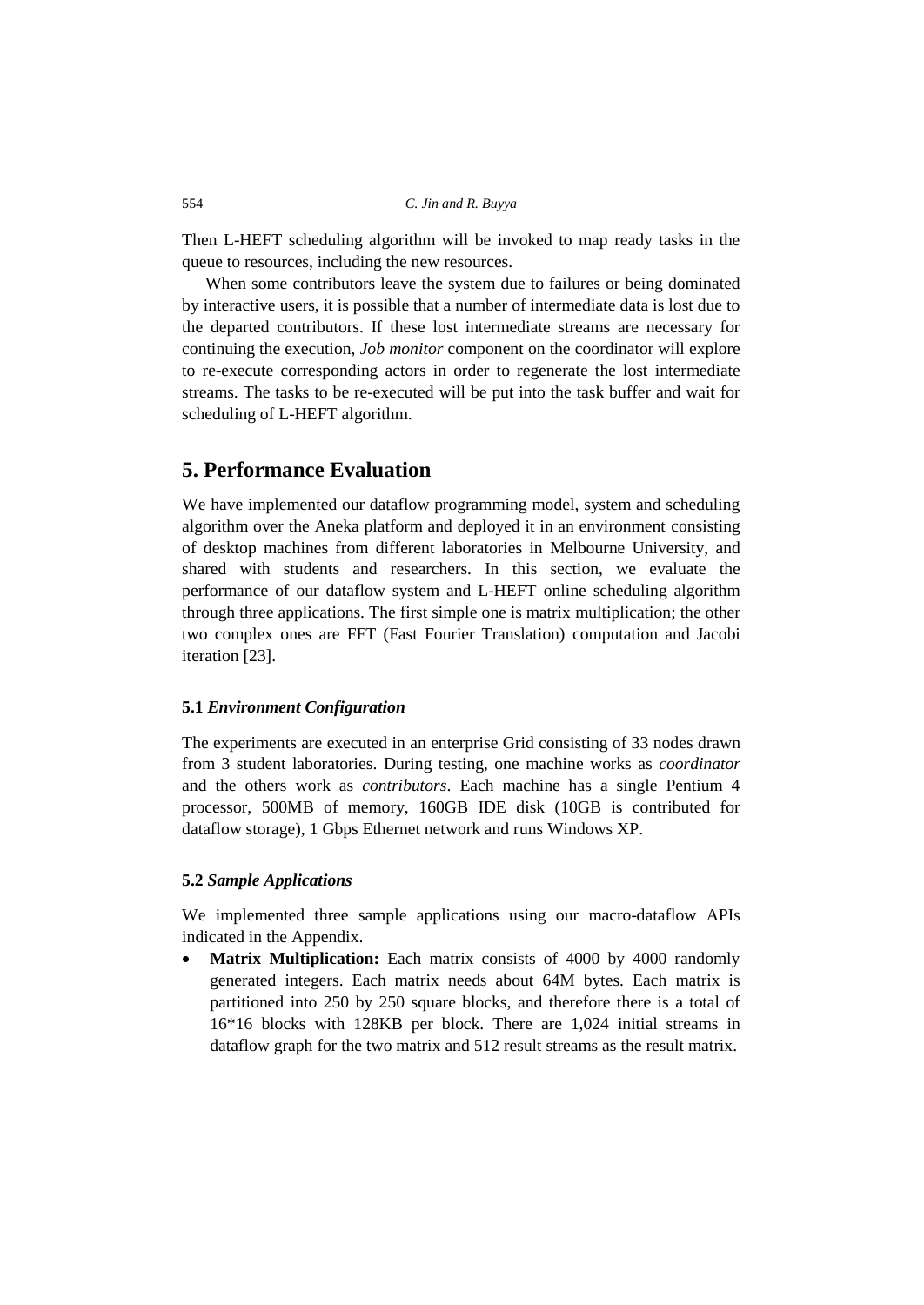- **FFT (Fast Fourier Transform):** This algorithm is widely used in digital signal processing and can also be used to solve Discrete Poisson Equation for physical simulation. Fig. 5 is a typical dataflow graph of FFT computing in a small scale. The input of FFT example used in the experiment is 16M complex number, and is uniformly divided into 64 pieces. Therefore, there is a total of 1,664 actors to execute.
- **Jacobi Iteration:** Jacobi method is a simple way to solve PDE (Partial Differential Equations). Its iteration pattern of parallelization is shared by a large number of numerical programs and more complicated PDEs. The working space of Jacobi iteration in our experiment is a 16,384 by 16,384 matrix. The matrix is partitioned by rows into 64 pieces. During the experiment, we varied the ratio of computation vs. communication and iteration times.

### **5.3** *Scalability of System*

The performance scalability evaluation does not include the time consumed for sending initial data and collecting result data as these two actions need to transfer data across the single coordinator, which is a sequential behavior.



Fig. 8. Scalability of Performance.

Fig. 8 illustrates the speedup of performance with an increasing number of coordinators. There are 2 main factors that determine the execution time of the matrix multiplication: the distribution of blocks between the contributors and the overhead introduced by the transmission of blocks between the contributors. The network overhead is measured here as the ratio of the time taken for communication to the time taken for computation. As can be seen from Fig. 8, for larger number of contributors, while the speedup improves, the network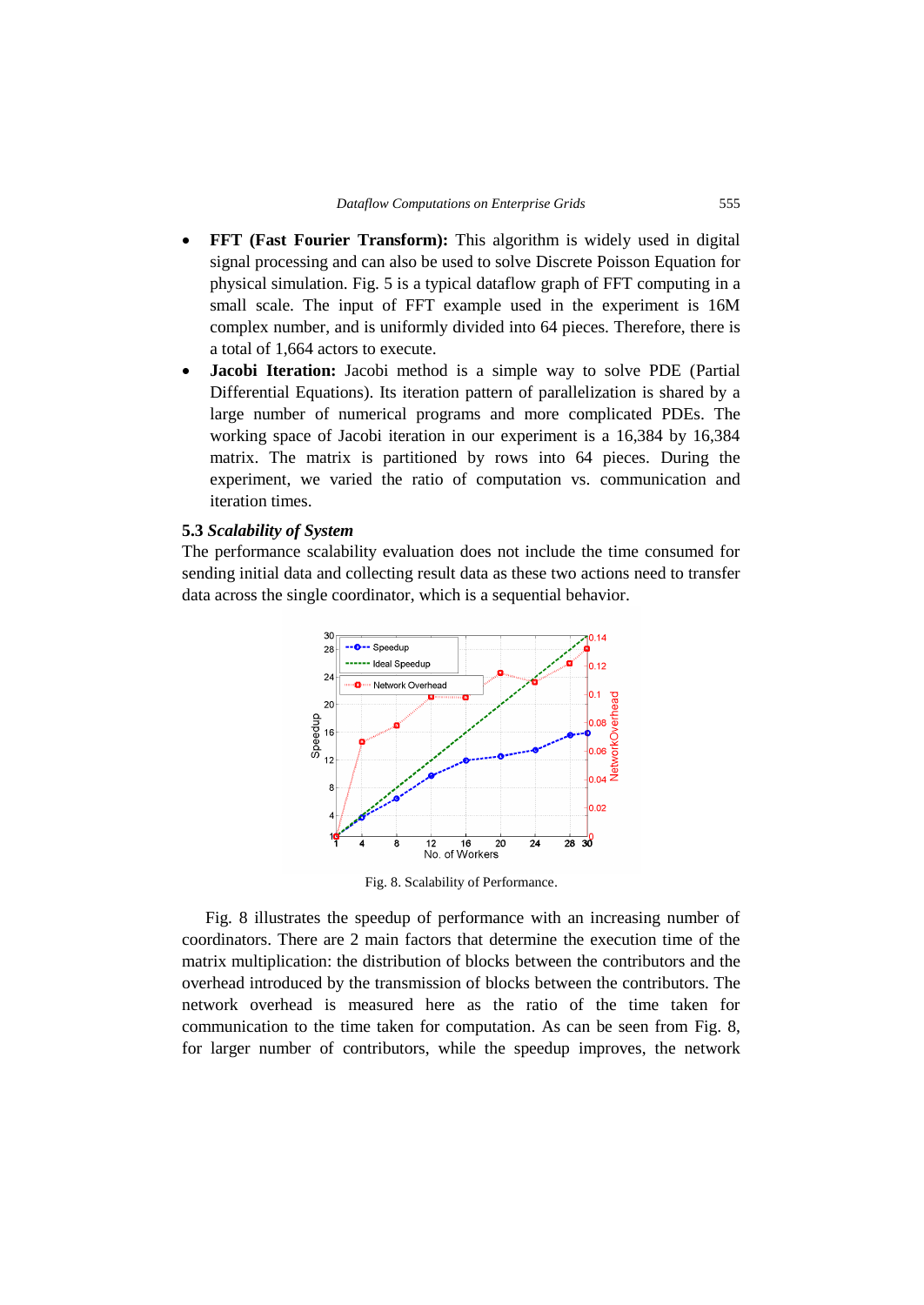overhead is also substantially increased. The speedup line starts diverging from the ideal when the network overhead increases to more than 10 % of the execution time.

### **5.4** *Scheduling Policy*

This section evaluates our L-HEFT scheduling policy. We compare it with a dynamic scheduling model [\[36\]](#page-27-10) through rescheduling on static HEFT mapping, which we term here as D-HEFT. We have implemented D-HEFT as mentioned in prior work [35,](#page-27-12) and rescheduling is triggered when the performance of resource is changing. In our implementation, the rescheduling is overlapped with the execution of tasks. This means that until the remapping of tasks is completely finished, they are still submitted to contributors to which they were mapped in the prior iteration of rescheduling. In this section, we compare these two scheduling models while varying the ratio of computation vs. communication and the size of dataflow graph through Jacobi iteration and FFT benchmarks. For





5000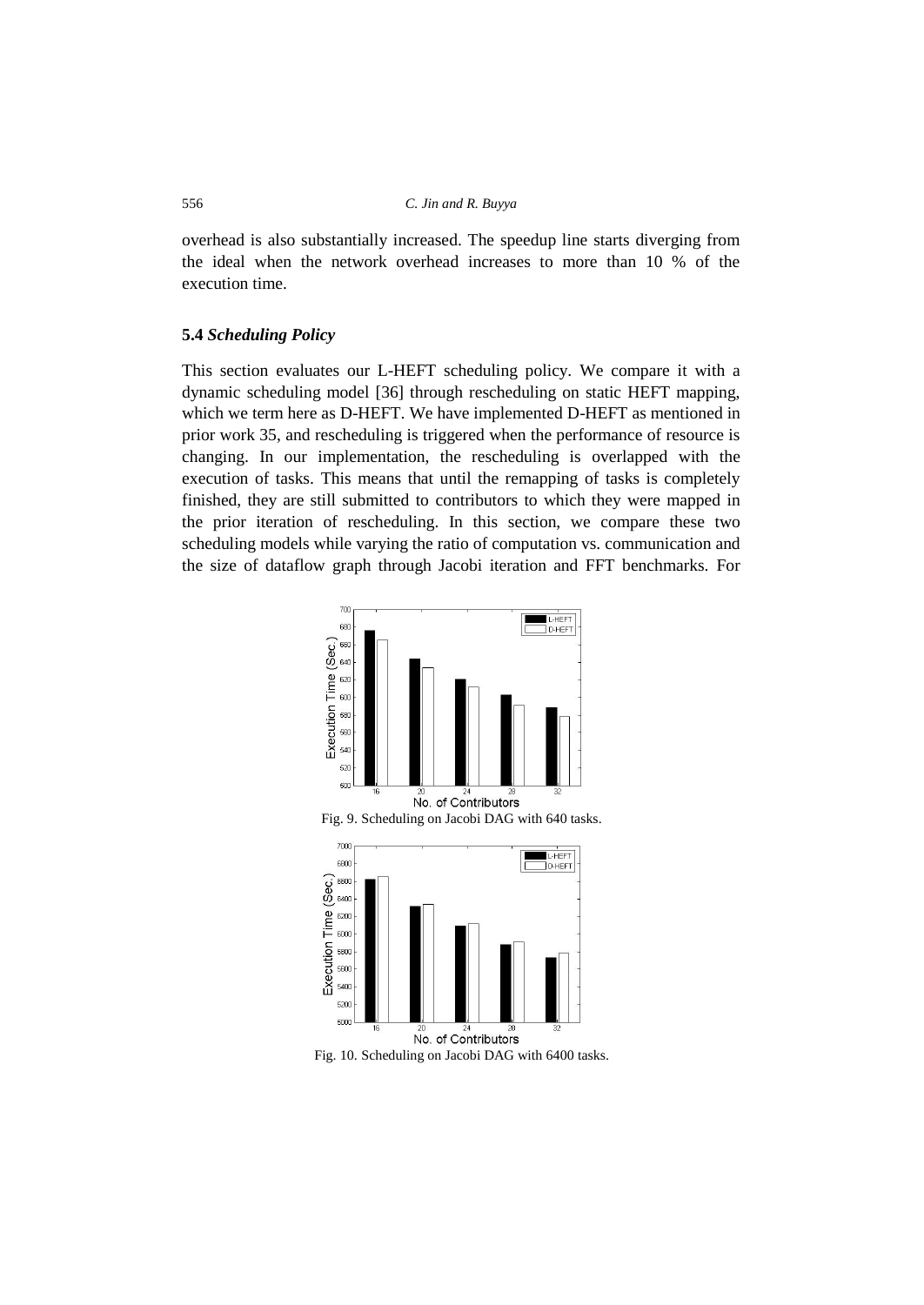Jacobi iteration, every actor executes same set of instructions. We choose  $\alpha$  in equation 1 to be equal to 0.9. If the real execution time is different from the predicted value by a factor of 2, we take it as a performance variation and correspondingly trigger rescheduling in D-HEFT.

First, we look at the result of these two polices on dataflow graph with different sizes. We use a Jacobi iteration benchmark with 10 iterations and 100 iterations. Therefore the corresponding dataflow graph respectively holds 640 and 6400 tasks. As illustrated in Fig .9, L-HEFT scheduling policy provides worse results than D-HEFT policy, while in Fig. 10, L-HEFT marginally outperforms D-HEFT. The reason is the scheduling cost of D-HEFT is larger than that of L-HEFT, due to frequent variations in the performance availability of resources across contributors. For a large dataflow graph, rescheduling cost of D-HEFT is even higher.

Finally we run the FFT benchmark, whose communication pattern is more complex than that of Jacobi. The result is shown in Fig. 11. For this FFT benchmark, the ratio of Computation to Communication is about 3. The result shows L-HEFT can compete with D-HEFT. This result is consistent with the scheduling result of Jacobi dataflow, because the task number in FFT dataflow is not large enough, which is only 1664.



### **6. Thoughts for Practitioners**

In this section, we mainly discuss the reason why L-HEFT performs better than D-HEFT and then present the effect of L-HEFT on handling the dynamics of resources in the enterprise Grid environment.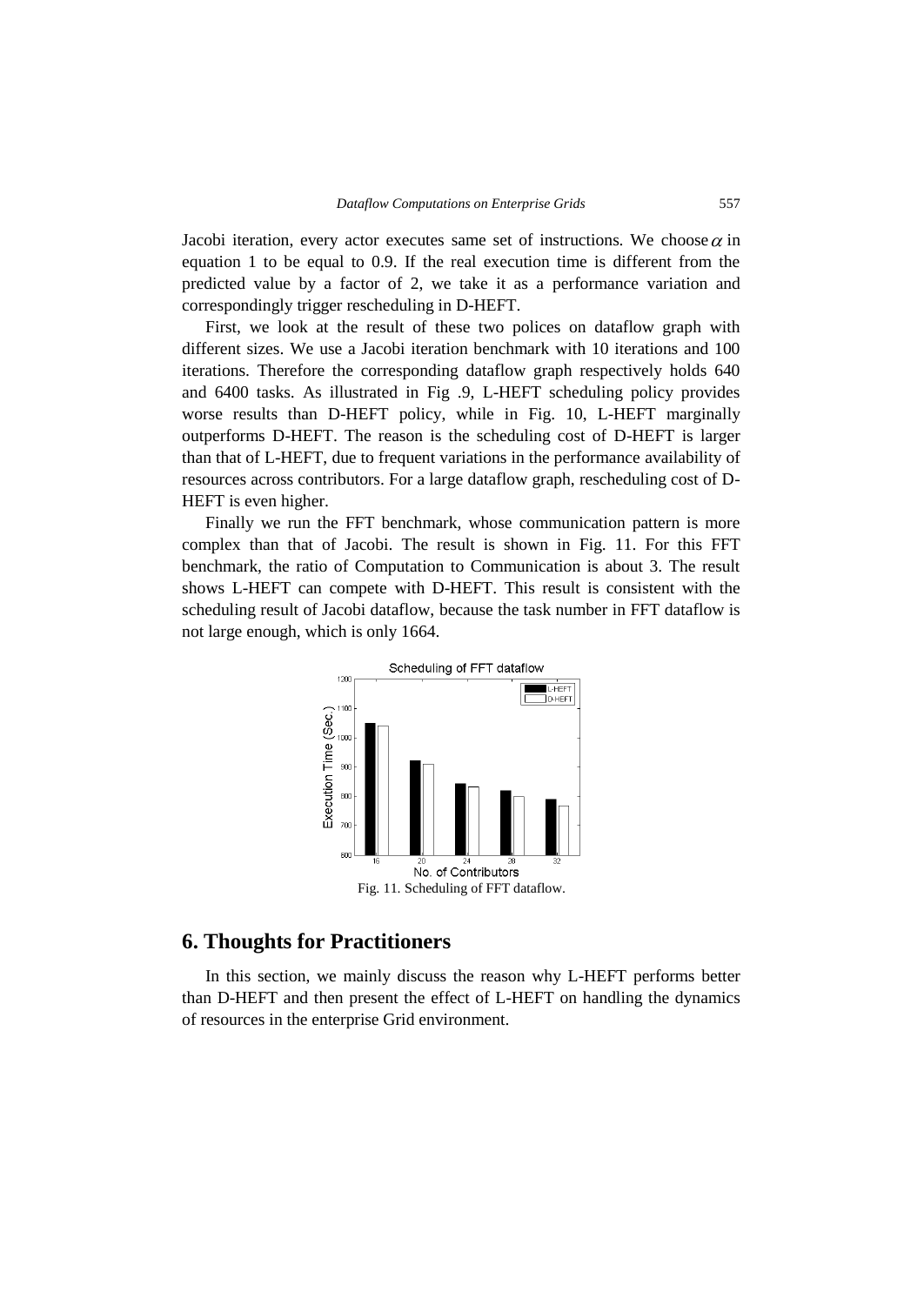#### *6.1 Scheduling Cost*

Fig. 12 and Fig. 13 illustrate the total execution time of L-HEFT and D-HEFT during the scheduling for Jacobi examples with small and large number of tasks respectively. We can see the scheduling cost of D-HEFT is much better than L-HEFT.



Fig. 12. Scheduling cost of Jacobi DAG with 640 tasks.



Fig. 13. Scheduling cost of Jacobi DAG with 6400 tasks.

We use a simple model to explain why the rescheduling cost of L-HEFT is better. According to [\[14\]](#page-26-12), the scheduling cost of HEFT algorithm is  $C_H = O(e \times q)$ , where *e* is the average number of edges and *q* is the number of contributors. For rescheduling, the cost depends on the size of partial graph. We assume the size of partial graph is half the whole graph on average for each time of rescheduling. Therefore, each time of rescheduling cost is  $C_r = C_H / 2$ . Given  $n_r$  as the number of rescheduling, total cost of rescheduling is  $(n_r \times C_r)$ . However, for L-HEFT algorithm, we can know its  $\cos(C_L < C_H)$ . From Table 1, we can see that the number of rescheduling is comparatively high and in each time of rescheduling, the D-HEFT algorithm needs to assign ranks for left over tasks and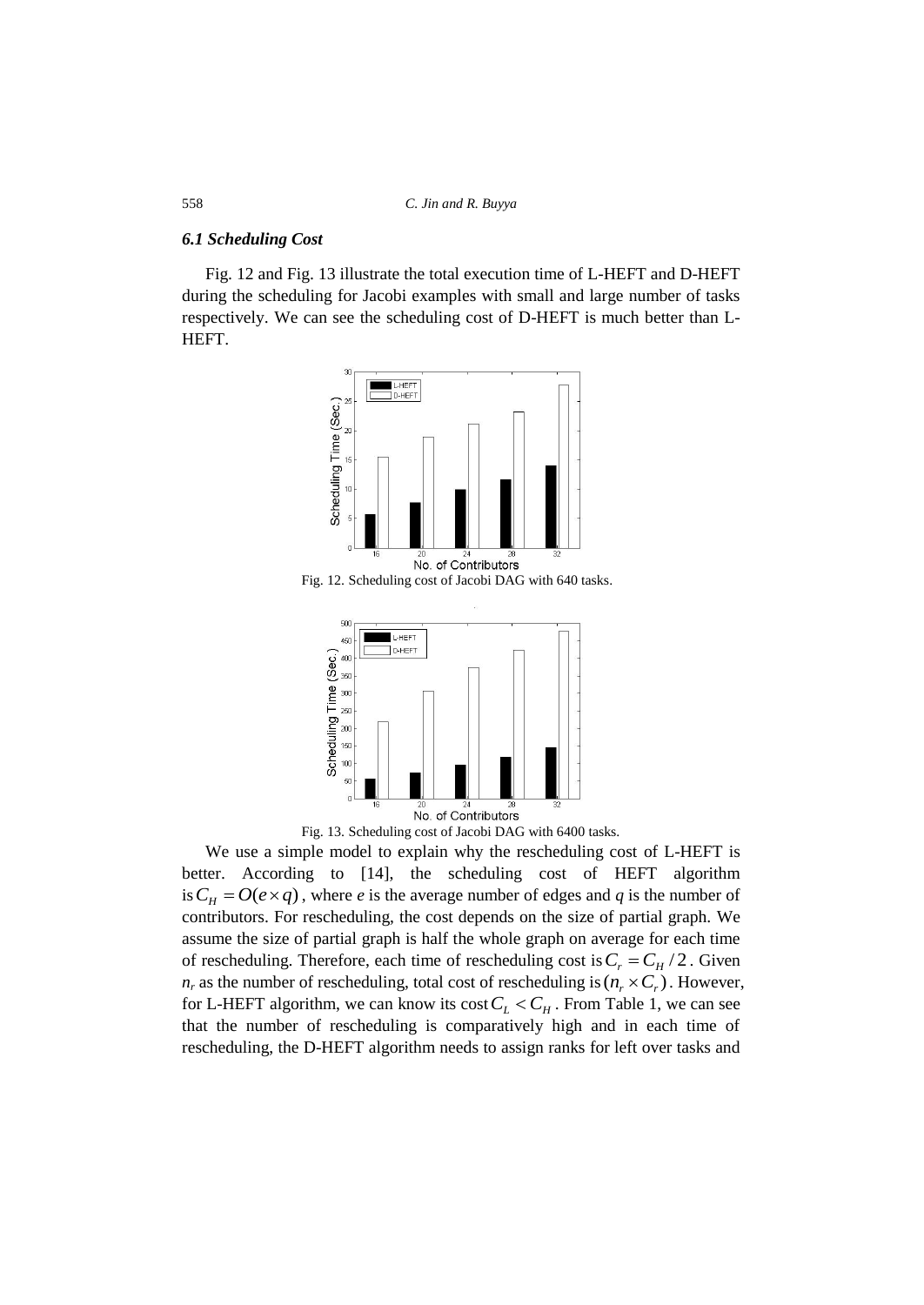then sort the tasks for re-mapping. A large number of repeated rescheduling introduces high scheduling cost. As a result, L-HEFT can outperform D-HEFT for large scale dataflow graph.

Table 1 The number of rescheduling operations in D-HEFT

| Contributors# |                | n c<br>∠∪ |     | ററ<br>∠ບ | $\sim$<br>ັ |
|---------------|----------------|-----------|-----|----------|-------------|
| 640 tasks     | $\Omega$<br>o∠ | 102       | OΖ  |          | ნპ          |
| 6400 tasks    | 012            | 987       | 659 | 750      | 722<br>ے ب  |

Next, we compare two scheduling polices with varied computation-tocommunication ratio for a Jacobi dataflow of 10 iterations. During the experiment, we adjust the ratio of computation to communication from 2 to 12 as illustrated in Fig. 14. We can see that for application with a larger ratio of computation to communication, D-HEFT performs better than L-HEFT. The reason is the rescheduling cost is gradually compensated by the large execution time of tasks.



Computation-to-Communication Ratio Fig. 14. Scheduling with varied ratio of Computation-to-Communication.



Computation-to-Communication Ratio Fig. 15. Average amount of data migration between contributors.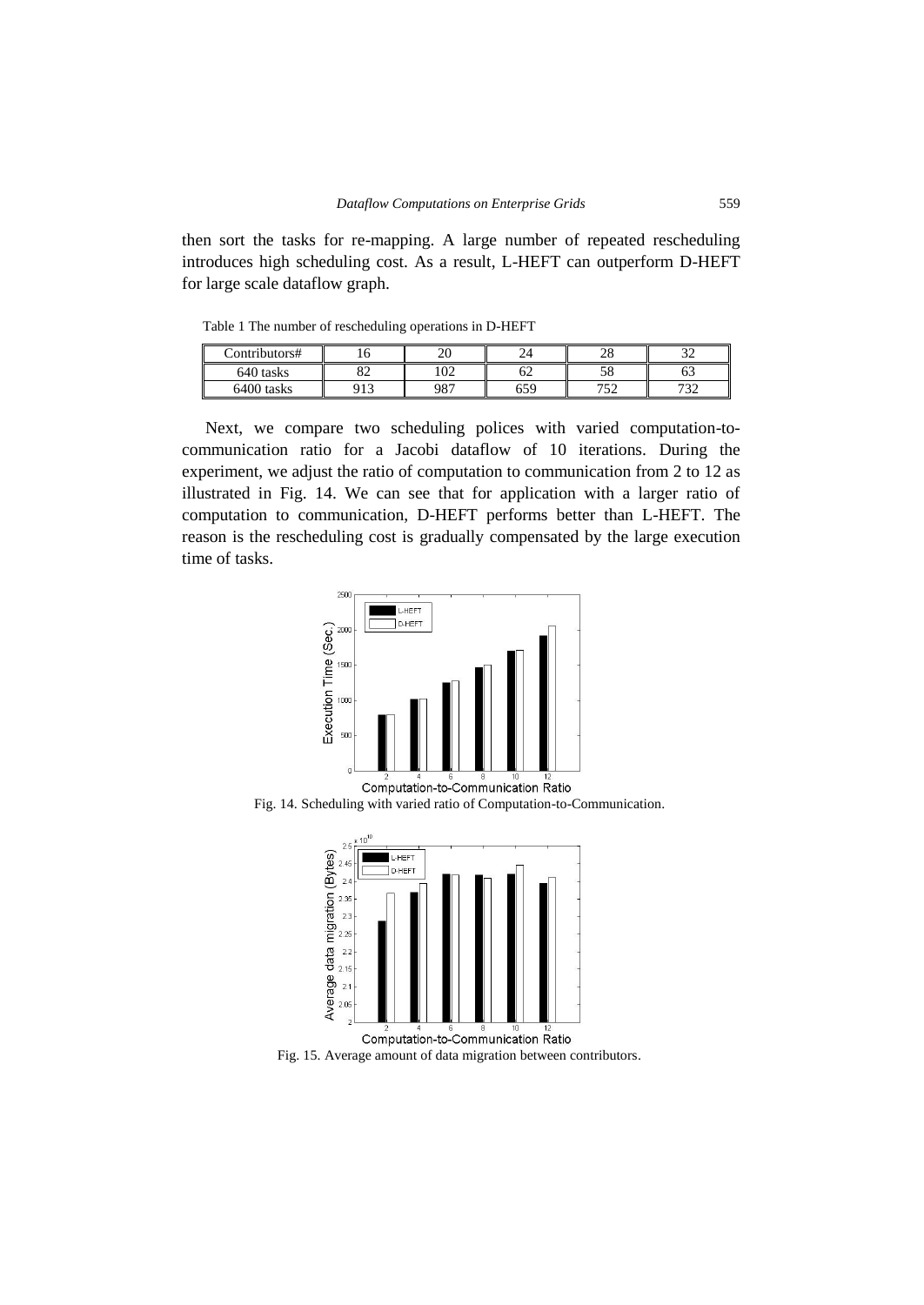Furthermore, we compared the amount of stream data migration between contributors under the scheduling of L-HEFT and D-HEFT, as in Fig. 15. The result shows that for the Jacobi iteration application, both L-HEFT and D-HEFT generate nearly the same amount of data migration.

### **6.2** *Handling Joining Contributors*

This section compares the two dynamic models for handling new resources. We use a Jacobi dataflow with 10 iterations and FFT dataflow. In the experiments, we first start with 16 contributors and after 3 minutes, we gradually add 2 new contributors every minute. We measured the number of finished tasks on the side of coordinator. The slope of measure curves will increase during continuous joining of new resources, because more contributors can accelerate to execute ready actors, as illustrated in Fig. 16 and Fig. 17. These two figures show that the response time of L-HEFT algorithm to handle new joining resources is a bit faster than D-HEFT. The reason is the low cost of L-HEFT algorithm.







Fig. 17. Handling new resources for Jacobi dataflow.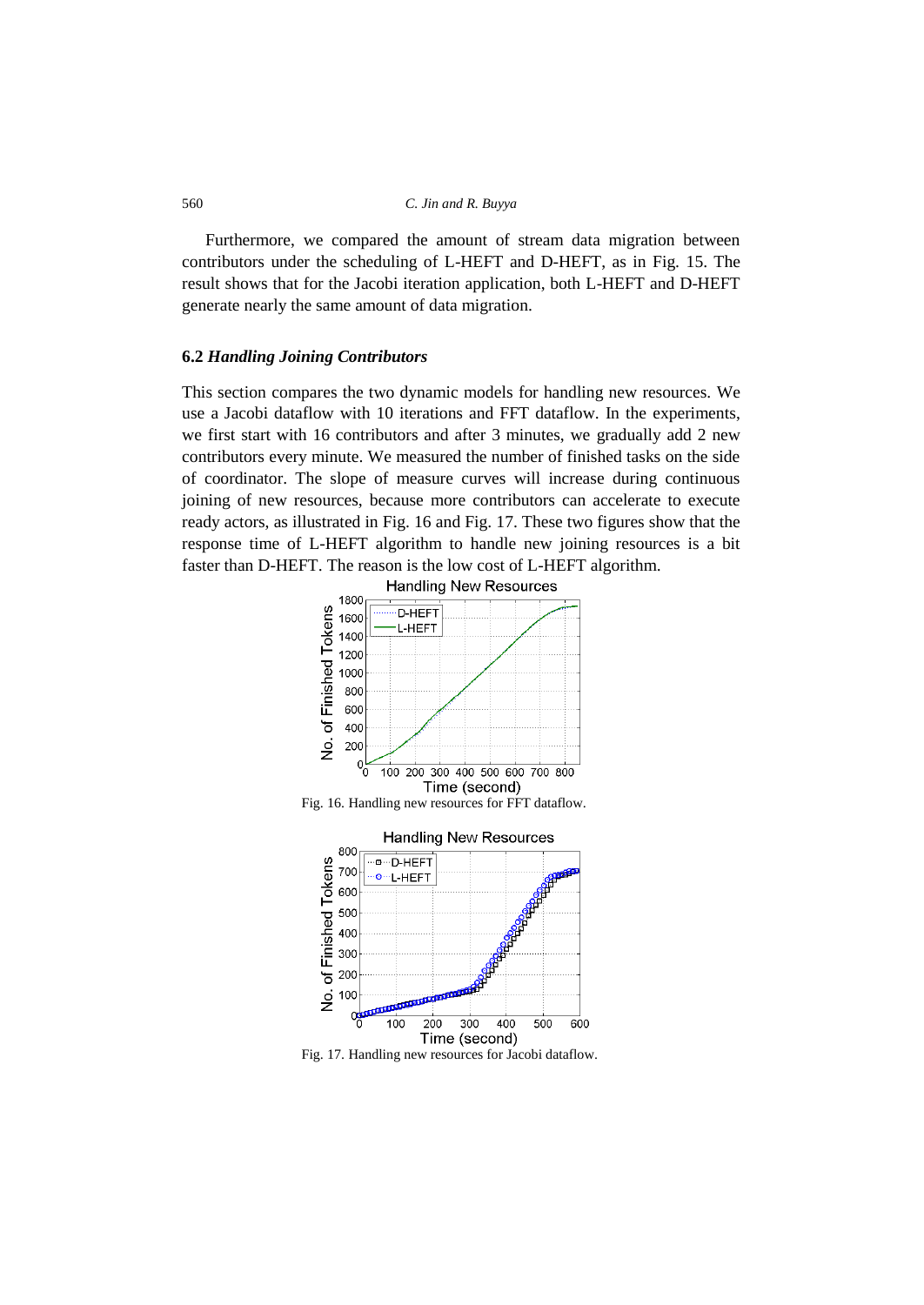### **6.3** *Handling Failures of Contributors*

This section evaluates the mechanisms dealing with failures of contributors in the dataflow system. We use the Jacobi iteration example with 40 iterations across 20 contributors. On the coordinators side, we measure the number of finished actors. If lost intermediate data need be re-generated by re-executing those actors due to the failure of contributors, we just reset those actors as unfinished. L-HEFT algorithm evaluated in this section is assisted by the replication support with the size of replication step equal to 5, while D-HEFT does not support failures through replication methods. After the system runs for 12 minutes, we manually turn off one contributor to simulate one node failure. Without replication support, D-HEFT has to re-execute all tasks to regenerate lost intermediate data to continue the execution. However, the number of tasks which have to be regenerated by L-HEFT is pretty smaller. As Fig. 18 shows, with failure support from the replication mechanism of macro-dataflow system, L-HEFT outperforms D-HEFT. Therefore, the final performance of L-HEFT is better.



# **7. Directions for Future Research**

Our macro-dataflow programming model exposes a DAG interface for users to compose a dataflow graph and the runtime system can schedule the execution of the graph in an enterprise Grid environment and handle load balancing and fault tolerance with a transparent manner. However, it is still a challenge to meet the quality of service (QoS) requirements. Our future work focuses on extending dynamic scheduling policy to support advanced user QoS requirements by building on Aneka's advanced resource reservation and service level agreement (SLA) capabilities.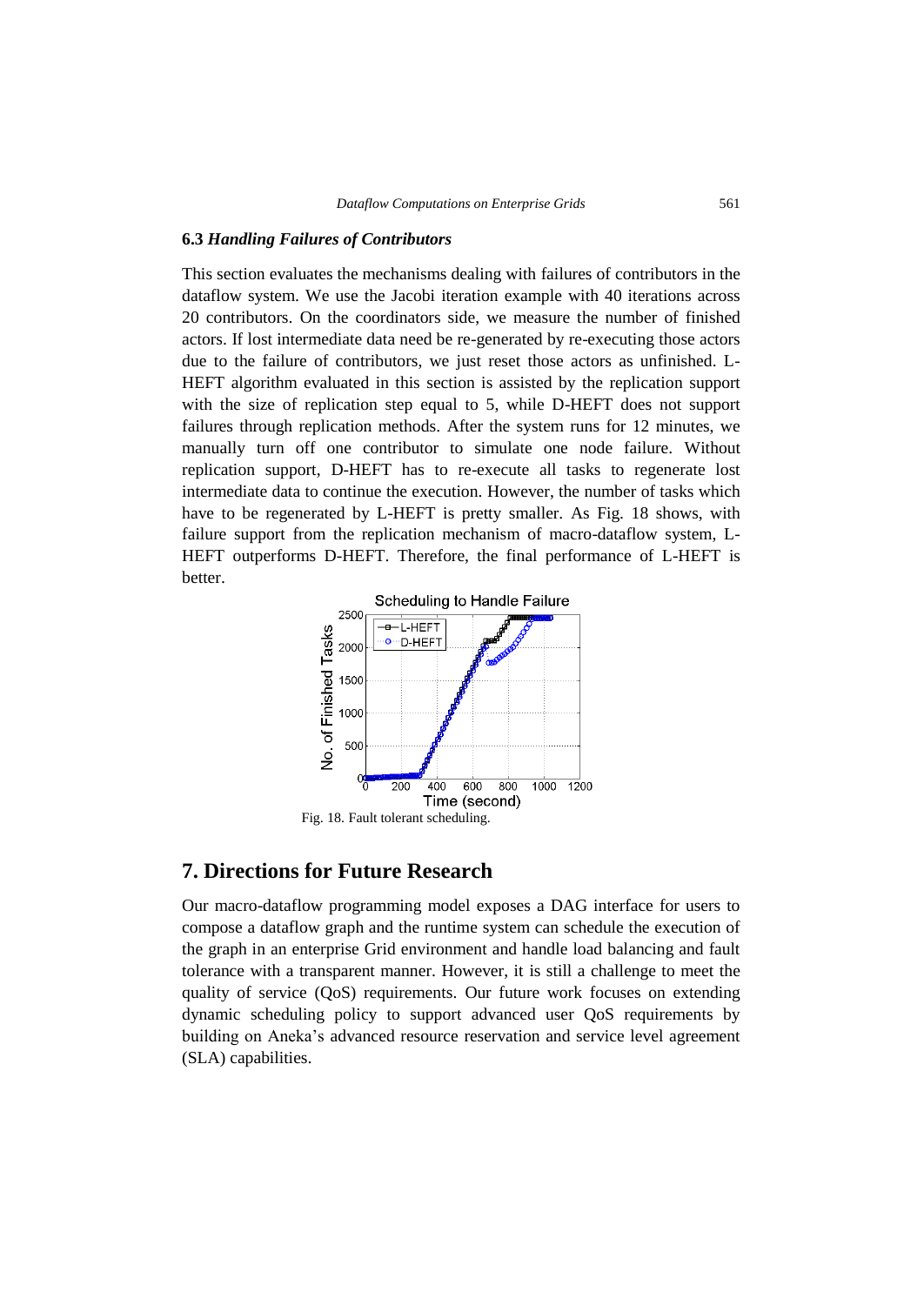### **8. Conclusion**

This chapter presents a dataflow computing platform within a shared enterprise Grid environment. Through a macro-dataflow interface, users can freely express their parallel applications through specifying the dataflow relationship and easily deploy applications in a heterogeneous distributed environment with failures. The L-HEFT scheduling algorithm proposed for our dataflow system achieves effective mapping with fairly low cost due to heavily decreased rescheduling cost, compared with static mapping-based rescheduling techniques. At the same time, it supports scalable performance and transparent fault tolerance based on the evaluation of example applications.

### **9. Acknowledgement**

This work is partially supported by research grants from the Australian Research Council (ARC) and the Australian Department of Innovation, Industry, Science and Research (DIISR). We thank Srikumar Venugopal, Suraj Pandey, Charity Laplap and James Broberg for their comments on this chapter.

### **10. References**

- <span id="page-25-6"></span>1. A. Benoit, V. Rehn, and Y. Robert, *Complexity results for throughput and latency optimization of replicated and data-parallel workflows*, Proceedings of the HeteroPar'2007: International Workshop on Heterogeneous Computing, in conjunction with Cluster 2007 Conference, Austin, TX, USA, 2007.
- <span id="page-25-4"></span>2. A. Chien, B. Calder, S. Elbert, K. Bhatia, *Entropia: Architecture and Performance of an Enterprise Desktop Grid System*. Journal of Parallel and Distributed Computing, 63(5), pp.597-610, Academic Press, USA, 2003.
- <span id="page-25-7"></span>3. A. Y. Zomaya, C. Ward, and B. Macey, *Genetic Scheduling for Parallel Processor Systems: Comparative Studies and Performance Issues*. IEEE Transactions on Parallel and Distributed Systems, 10(8), pp.795-812, IEEE Computer Society Press, USA, 1999.
- <span id="page-25-1"></span>4. C. Jin, R. Buyya, L. Stein, and Z. Zhang, *A Dataflow Model for .NET-based Grid Computing Systems*, Proceedings of the 3rd International Workshop on Grid Computing and Applications, Singapore , 2007.
- <span id="page-25-2"></span>5. C. Kim, J.L. Gaudiot, *Data-flow and Multithreaded Architectures*, Encyclopedia of Electrical and Electronics Engineering, Wiley Press, USA, 1997.
- <span id="page-25-3"></span>6. D. Thain, T.Tannenbaum, and M. Livny. *Distributed computing in practice: The Condor experience.* Concurrency and Computation: Practice and Experience, 17(2-4), Wiley Press, USA, 2005.
- <span id="page-25-5"></span><span id="page-25-0"></span>7. E. Deelmana,G. Singha, and M.Sua etal, *Pegasus: A framework for mapping complex scientific workflows onto distributed systems*, Scientific Programming Journal, 13(3), pp. 219–237, IOS Press, The Netherlands, 2005.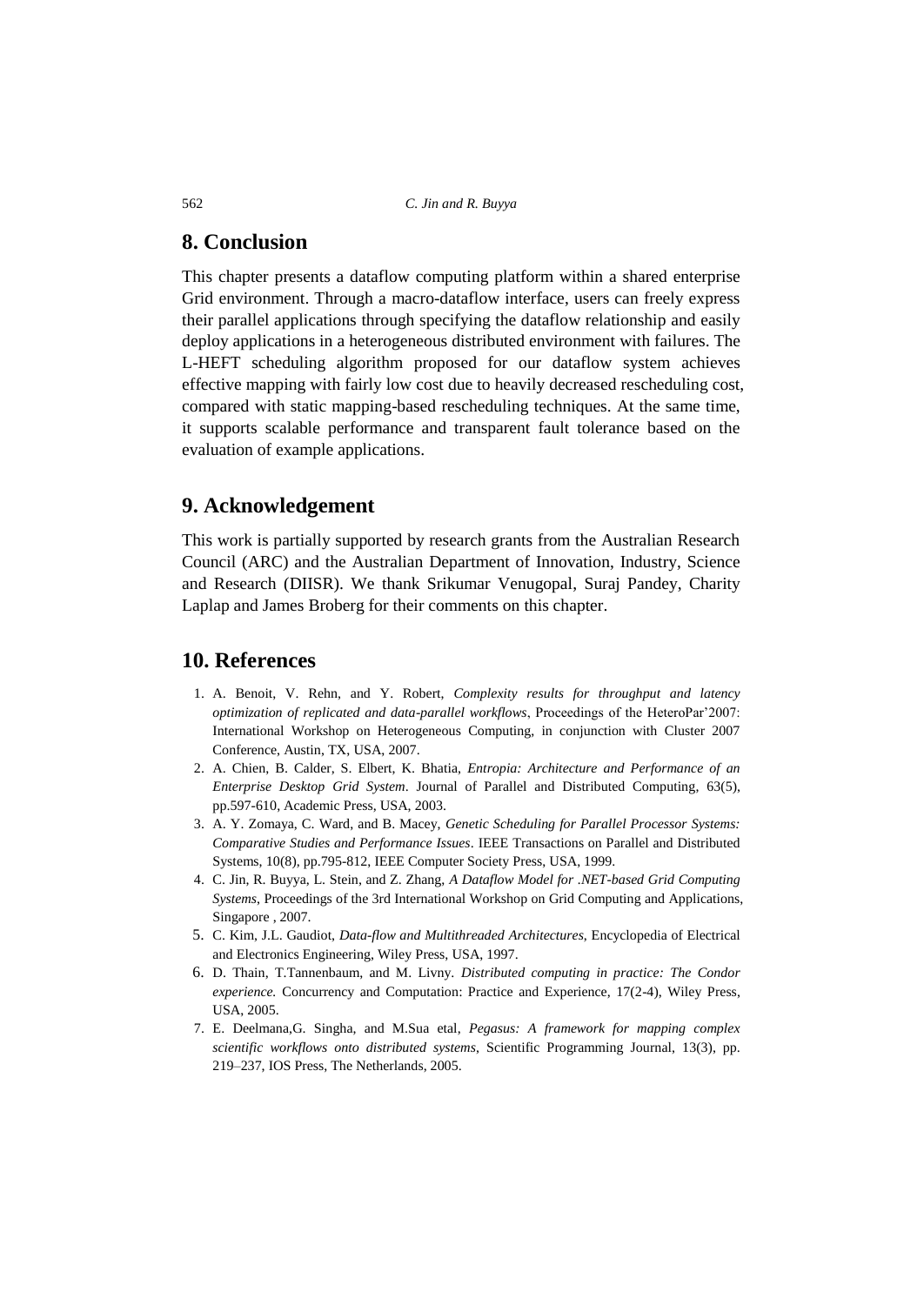- <span id="page-26-0"></span>8. E. Korpela, et al, *SETI@home-massively distributed computing for SETI.* Computing in Science & Engineering, 3(1), pp.78-83, Joint Press of IEEE Computer Society and the [American Institute of Physics,](http://www.aip.org/) USA, 2001.
- <span id="page-26-3"></span>9. G. Fedak, C. Germain, et al. *Xtremweb: A generic global computing system.* Proceedings of the 1<sup>st</sup> International Symposium on Cluster Computing and the Grid, Brisbane, Australia, 2001.
- <span id="page-26-7"></span>10. G.R. Gao, *An efficient hybrid dataflow architecture model*, Journal Parallel and Distributed Computing, 19(4), pp.293-307, Elsevier Press, The Netherlands, 1993.
- <span id="page-26-5"></span>11. G. Kahn, *The semantics of a simple language for parallel programming*, Proceedings of the International Federation for Information Processing (IFIP) Congress 74, Stockholm, Sweden, 1974.
- <span id="page-26-6"></span>12. H.H.J. Hum, O. Maquelin, K.B. Theobald, X. Tian, G.R. Gao, and L.J. Hendren, *A study of the earth-manna multithreaded system*, Journal of Parallel Programming, 24 (4), pp.319-347, Plenum Press, USA, 1996.
- <span id="page-26-10"></span>13. H. Sutter, J. Larus, *Software and the Concurrency Revolution*, ACM Queue, 3(7), pp. 54–62, ACM, USA, 2005.
- <span id="page-26-12"></span>14. H. Topcuouglu, S. Hariri, and M.-Y. Wu, *Performance-Effective and Low-Complexity Task Scheduling for Heterogeneous Computing*, IEEE Transactions on Parallel and Distribution Systems, 13(3), pp.260-274, IEEE Computer Society Press, USA, 2002.
- <span id="page-26-14"></span>15. H. Yu, D. Marinescu, and A. Wu, et al, *Plan switching: An Approach to Pan Execution in Changing Environments*, Proceedings of the 20<sup>th</sup> International Parallel and Distributed Processing Symposium, Rhodes Island, Greece, 2006.
- <span id="page-26-1"></span>16. I. Foster and C. Kesselman, *The Grid Blueprint for a Future Computing Infrastructure*, Morgan Kaumann Publishers, USA, 1999.
- <span id="page-26-15"></span>17. J. Blythe, S. Jain, and E. Deelman, et al, *Task Scheduling Strategies for Workflow-based Applications in Grids*, Proceeding of 4<sup>th</sup> IEEE International Symposium on Cluster Computing and Grid, Singapore, 2005.
- <span id="page-26-4"></span>18. J. Dennis and D. Misunas, *A Preliminary Architecture for a Basic Data-Flow Processor*, The Second IEEE Symposium on Computer Architecture, 1974.
- <span id="page-26-13"></span><span id="page-26-11"></span>19. J. Frey, T. Tannenbaum, Ian Foster, et al. *Condor-G: A Computation Management Agent for Multi-Institutional Grids*, Proceedings of 10<sup>th</sup> IEEE Symposium on High Performance Distributed Computing, Redondo Beach, California, USA, 2001.
- <span id="page-26-8"></span>20. J.L. Gaudiot, L. Bic, *Advanced Topics in Data-Flow Computing*, Prentice-Hall, USA, 1991.
- <span id="page-26-9"></span>21. K. Asanovic, R. Bodik and B. C. Catanzaro, *The Landscape of Parallel Computing Research: A View from Berkeley*, Technical Report, No. UCB/EECS-2006-183, University of Berkeley, USA, 2006.
- <span id="page-26-2"></span>22. M. Litzkow, M. Livny, M. Mutka, *Condor - A Hunter of Idle Workstations*, Proceedings of the 8<sup>th</sup> International Conference of Distributed Computing Systems (ICDCS 88), IEEE Computer Society Press, USA, 1988.
- <span id="page-26-17"></span>23. M. T. Heath, *Scientific Computing: An Introductory Survey*, McGraw-Hill Science Engineering, USA, 2001.
- <span id="page-26-16"></span>24. M. Maheswaran, H. Siegel, *A Dynamic Matching and Scheduling Algorithm for Heterogeneous Computing Systems*, Proceedings of the 7<sup>th</sup> Heterogeneous Computing Workshop, Florida, USA, 1998.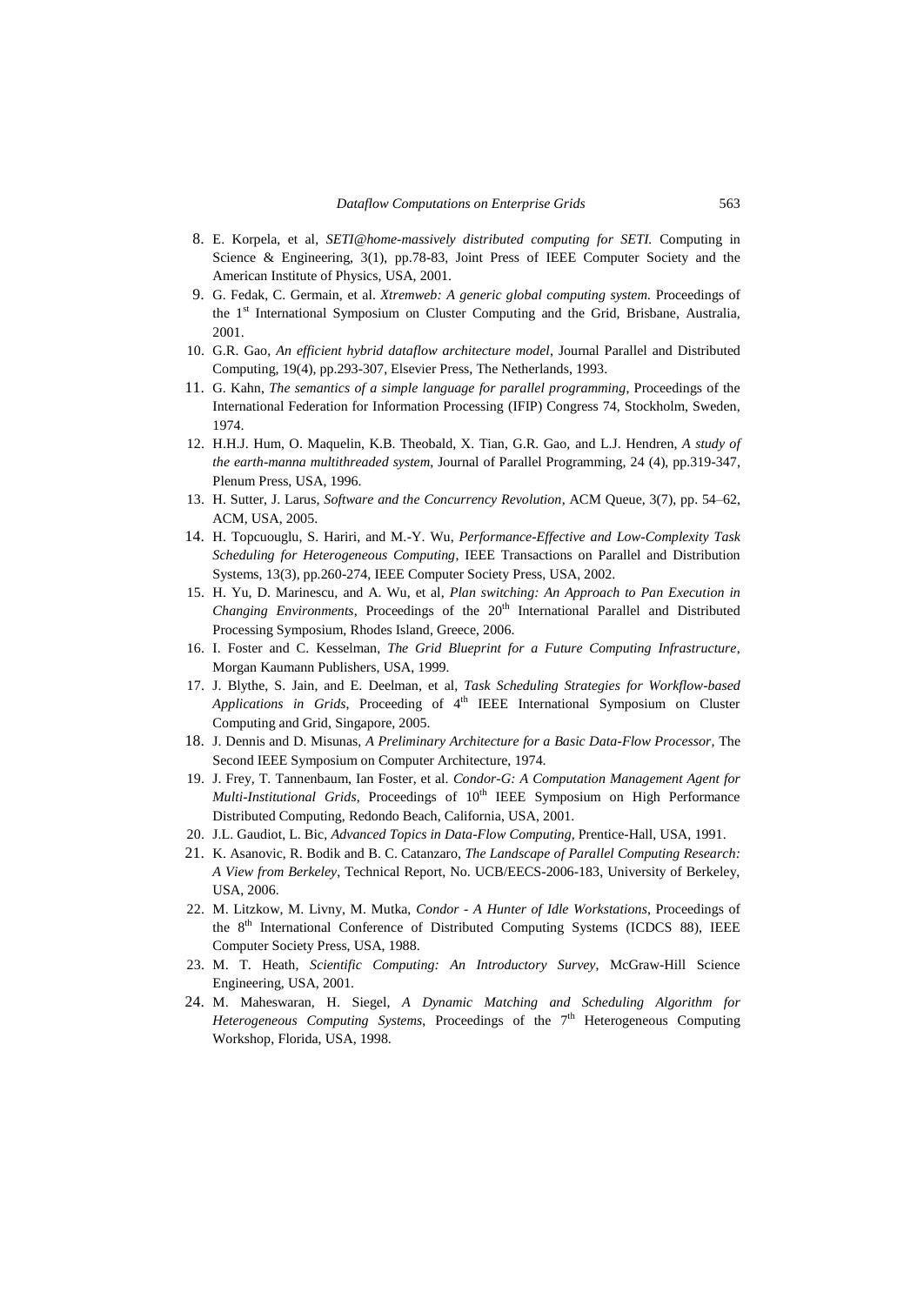- <span id="page-27-9"></span>25. R. Huang, H. Casanova, A. Chien, *Using Virtual Grids to Simplify Application Scheduling*, in Proceedings of the 20<sup>th</sup> International Parallel and Distributed Processing Symposium (IPDPS'06) , Rhodes, Greece, 2006.
- <span id="page-27-1"></span>26. R. Kalakota and M. Robison, *E-business: roadmap for success*, Addison-Wesley Longman Publishing Co., Inc. USA, 1999.
- <span id="page-27-7"></span>27. R. M. Badia, Jesús Labarta, and Raúl Sirvent, et al, *Programming Grid Applications with GRID superscalar*, Journal of Grid Computing, Springer Verlag, Germany, 2004.
- <span id="page-27-5"></span>28. R.S. Nikhil, Arvind, *Can dataflow subsume von Neumann computing?* Proceedings of the International Symposium on Computer Architecture (ISCA-16), Jerusalem, Israel, 1989.
- <span id="page-27-8"></span>29. S. Bowers, B. Ludaescher, A. H.H. Ngu, T. Critchlow, [Enabling Scientific Workflow Reuse](http://daks.ucdavis.edu/~sbowers/Bowers_et_al_SCIFLOW06.pdf)  [through Structured Composition of Dataflow and Control-Flow](http://daks.ucdavis.edu/~sbowers/Bowers_et_al_SCIFLOW06.pdf), Proceedings of the IEEE Workshop on Workflow and Data Flow for Scientific Applications, Georgia, USA, 2006.
- <span id="page-27-6"></span>30. T. Fahringer, R. Prodan, R. Duan, F. Nerieri, S. Podlipnig, J. Qin, M. Siddiqui, H.-L. Truong, A. Villazon, M. Wieczorek, *ASKALON: A Grid Application Development and Computing Environment*, Proceedings of the 6th International Workshop on Grid Computing, Seattle, USA, 2005.
- <span id="page-27-0"></span>31. T. Hey, and A. E. Trefethen, *The UK e-Science Core Programme and the Grid*, Journal of Future Generation Computer Systems, 18(8): 1017-1031, Elsevier Press, The Netherlands, 2002.
- <span id="page-27-4"></span>32. T.Sterling, J.Kuehn, M. Thistle, and T. Anastasis, *Studies on Optimal Task Granularity and Random Mapping*, Advanced Topics in Dataflow Computing and Multithreading. pp.349–365, IEEE Computer Society Press, USA, 1995.
- <span id="page-27-3"></span>33. W.A. Najjar, E.A. Lee, and G.R. Gao, *Advances In The Dataflow Computational Model*, Parallel Computing, 25, pp. 1907-1929, Elsevier Press, The Netherlands, 1999.
- <span id="page-27-2"></span>34. W. M. Johnston, J. R. P. Hanna, and R. J. Millar. *Advances in Dataflow Programming Languages.* ACM Computing Surveys, 36(1), pp.1–34, ACM Press, USA, 2004
- <span id="page-27-11"></span>35. X. Chu, K. Nadiminti, C. Jin, S. Venugopal, and R. Buyya, *Aneka: Next-Generation Enterprise Grid Platform for e-Science and e-Business Applications, Proceedings of the 3<sup>rd</sup>* IEEE International Conference and Grid Computing, Bangalore, India, 2007.
- <span id="page-27-12"></span><span id="page-27-10"></span>36. Z. Yu and W. Shi, *An Adaptive Rescheduling Strategy for Grid Workflow Applications*, in Proceedings of the 21<sup>st</sup> International Parallel and Distributed Processing Symposium, Long Beach, CA, USA, 2007.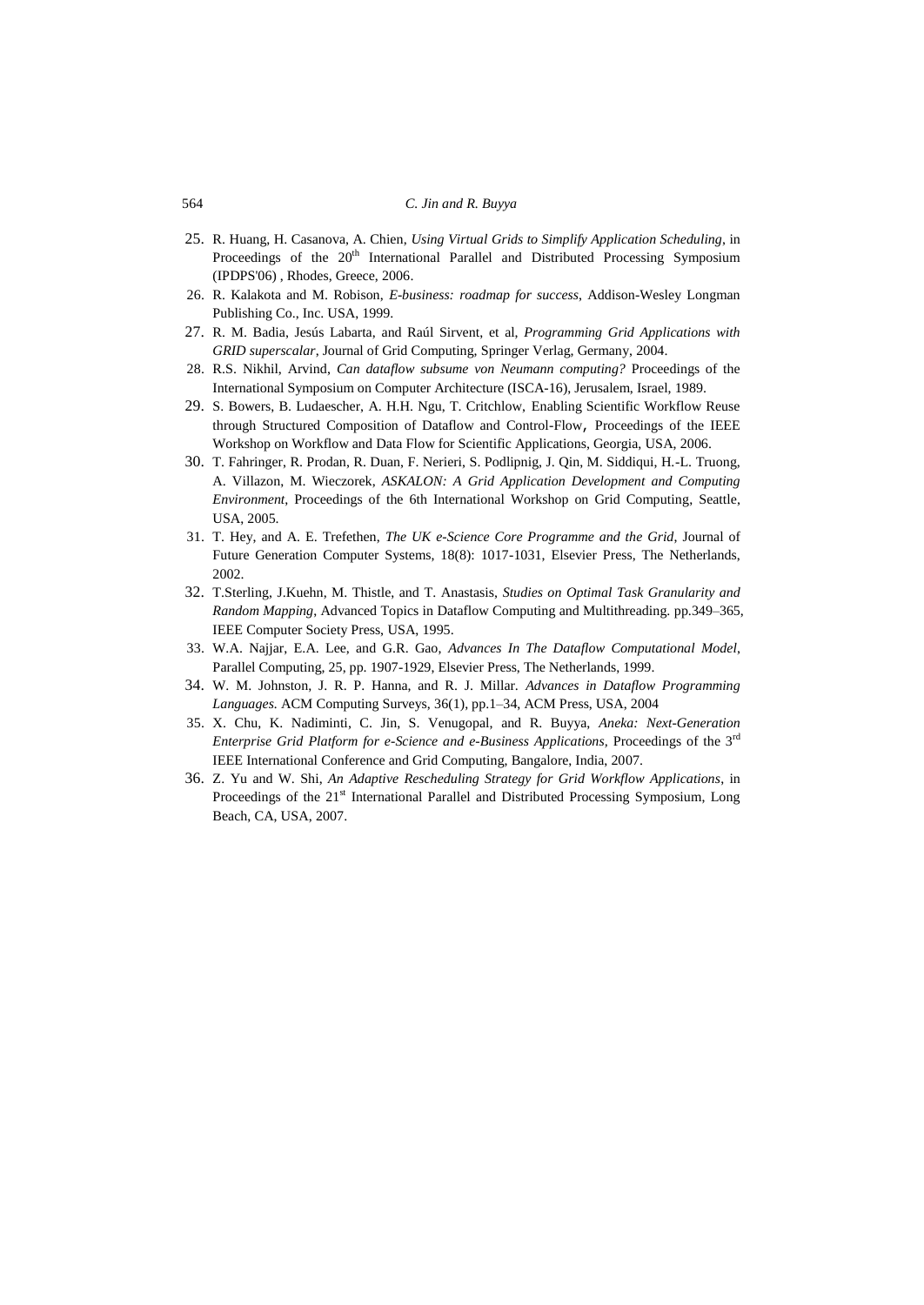### **Extra Material**

### **11. Terminologies**

- [1] **Dataflow model**: Dataflow execution model is an inherently parallel model and the execution of instruction/operation is triggered as soon as the required input data is (made) available.
- [2] **Control flow model**: traditional execution model of "von Neumann" architecture.
- [3] **Hybrid dataflow model**: The hybrid model combines the advantages of dataflow and control-flow and expose parallelism at a desired level.
- [4] **Grid**: Grid computing is one of the recent paradigms for parallel and distributed computing. It provides online access to computation or storage as a service supported by a pool of distributed computing resources.
- [5] **Enterprise Grid**: Enterprise Grid aims to enable the virtualization and harnessing of (idle) IT resources within an enterprise
- [6] **DAG**: Directed Acyclic Graph (DAG) is used to express the dependency relationships between tasks within an application.
- [7] **DAG scheduling**: DAG scheduling can map the tasks of DAG onto distributed resources.
- [8] **Off-line DAG scheduling**: Off-line DAG scheduling maps the tasks in a DAG onto distributed resource prior to the execution.
- [9] **On-line DAG scheduling**: On-line DAG scheduling maps the tasks in a DAG onto distributed resource during the execution.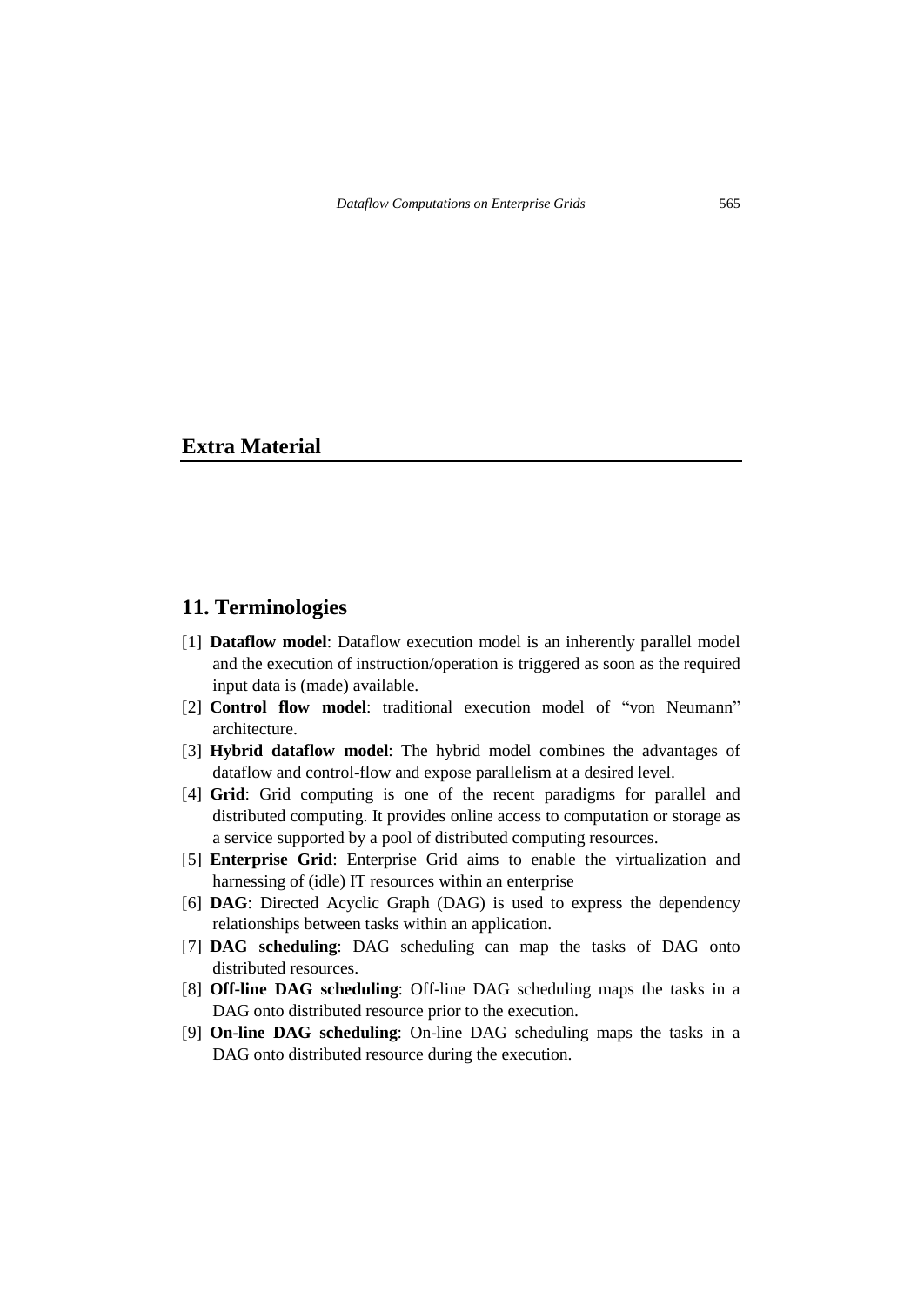[10]**Heterogeneous system:** A system consists of resources with heterogeneity in terms of architecture, capability, policies, and access interfaces, etc.

### **12 Questions**

1. What is a dataflow execution model?

**Answer**: Dataflow execution model is an inherently parallel model, which can be used to freely express parallelism with a dataflow graph.

2. What is the difference between the dataflow and control flow execution models?

**Answer**: Normally in control flow model, programs are executed sequentially, while with the dataflow model, programs can be expressed as a dataflow graph in a natural parallel manner, which can be used to avoid the bottleneck in the control flow model.

### 3. What is a hybrid data model?

**Answer**: The hybrid model is flexible in combining the advantages of dataflow and control-flow, as well as in exposing parallelism at a desired level. Through the hybrid model, a region of actors within a dataflow graph can be grouped together as a coarse-grained thread to be executed sequentially, while the datadriven method of dataflow can be used to activate and synchronize the execution of threads.

### 4. What is Grid computing?

**Answer**: Grid computing is one of the recent paradigms for parallel and distributed computing. It provides online access to computation or storage as a service supported by a pool of distributed computing resources.

### 5. What is enterprise Grid?

**Answer**: Enterprise Grid computing systems aim to enable virtualization and harnessing of various types of distributed IT resources within an enterprise.

### 6. What is the advantage of enterprise Grid?

**Answer**: Enterprise Grids are specifically focused on provisioning resources dynamically to different projects depending on their priorities with idle resources in an enterprise.